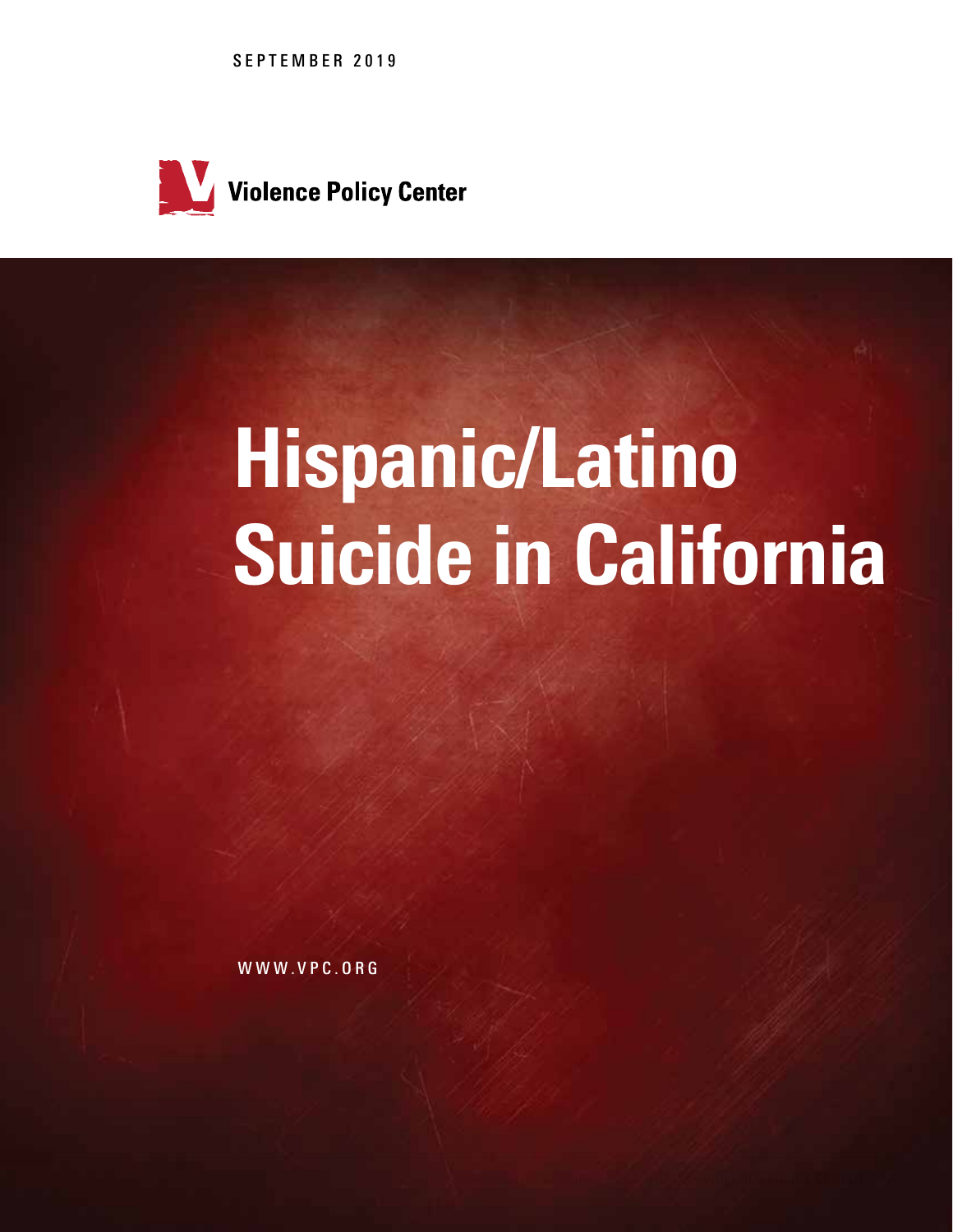#### COPYRIGHT AND ACKNOWLEDGMENTS

Copyright © September 2019 Violence Policy Center

The Violence Policy Center (VPC) is a national nonprofit educational organization that conducts research and public education on violence in America and provides information and analysis to policymakers, journalists, advocates, and the general public.

This study was authored by VPC Senior Policy Analyst Marty Langley and VPC Executive Director Josh Sugarmann. Additional research and editorial assistance was provided by Jennifer Lynn-Whaley, PhD. This study is excerpted from the February 2019 Violence Policy Center study *Lethal Hispanic/Latino Firearm Victimization in California* (http://vpc.org/calatino/).

This study was funded by the Hope and Heal Fund, the only collaborative-based fund in California committed to preventing gun violence in California. The Hope and Heal Fund invests in innovative, strategic and evidence-based solutions to prevent gun violence. The Hope and Heal Fund harnesses the collective power of individuals, communities, government and philanthropy to ensure homes and communities in California are safe and free from gun death, injury and trauma. For more information about the Hope and Heal Fund, please visit hopeandhealfund.org.

For a complete list of VPC publications with document links, please visit http://www.vpc.org/publications.

**To learn more about the Violence Policy Center, or to make a tax-deductible contribution to help support our work, please visit www.vpc.org.**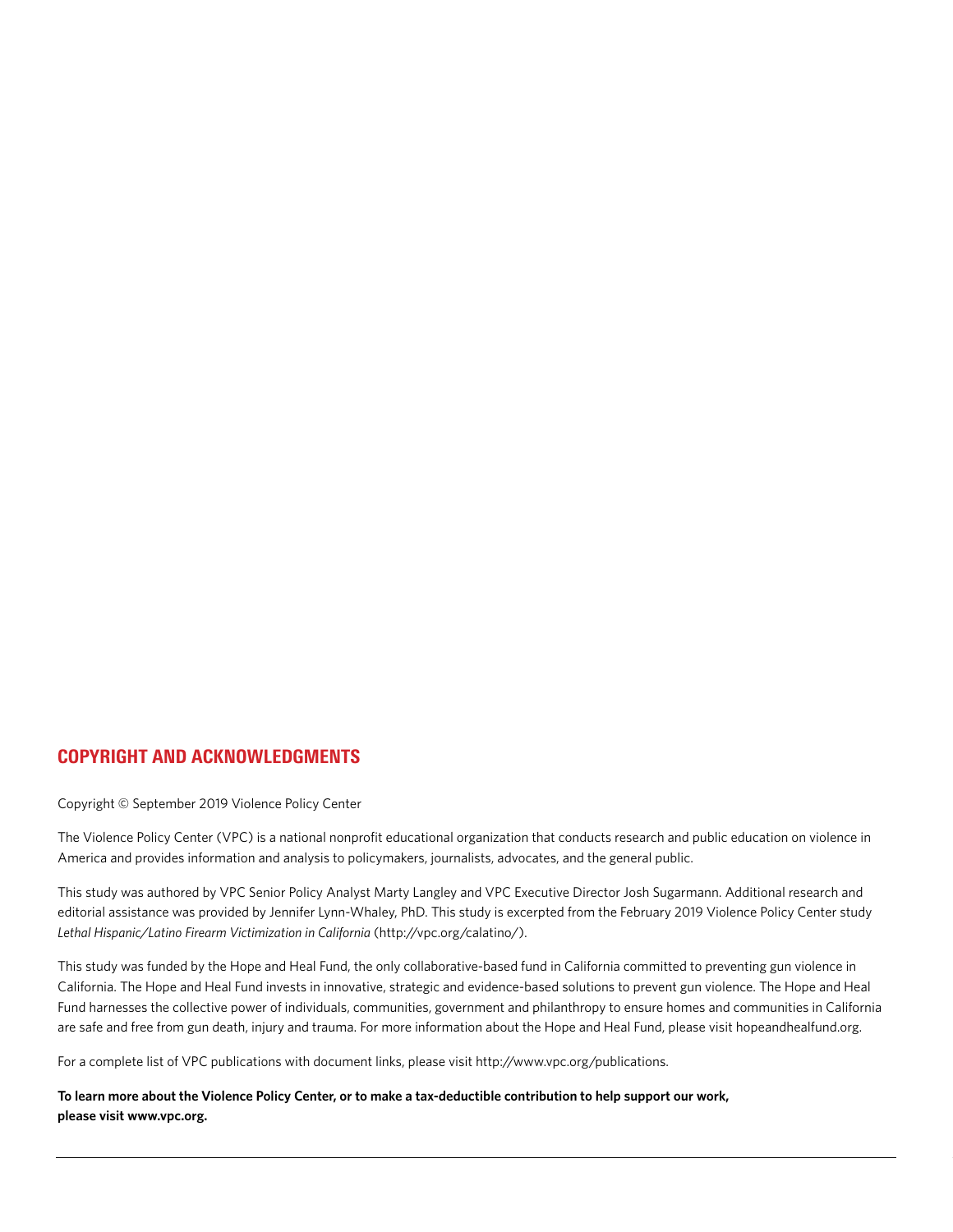# **DEFINITIONS**

The terms and definitions for race and ethnicity in this report are derived from U.S. Census Bureau definitions. Race and ethnicity are two separate designations. Federal data commonly uses the term "black" rather than African-American and "Hispanic" instead of Latino or Latinx. For the purposes of this report the definitions below will be used.

#### **Race**

#### **American Indian or Alaska Native**

A non-Hispanic person having origins in any of the original peoples of North and South America (including Central America), and who maintains tribal affiliation or community attachment.

#### **Asian**

A non-Hispanic person having origins in any of the original peoples of the Far East (e.g., China, Japan), Southeast Asia (e.g., Vietnam, Thailand) or the India subcontinent (e.g., India, Pakistan).

#### **Black**

A non-Hispanic person having origins in any of the black racial groups of Africa.

#### **Native Hawaiian or Other Pacific Islander**

A non-Hispanic person having origins in any of the original peoples of Hawaii, Guam, Samoa, or other Pacific Islands.

#### **White**

A non-Hispanic person having origins in any of the original peoples of Europe, the Middle East, or North Africa.

#### **Ethnicity**

#### **Hispanic**

A person of *any race* having origins in Mexico, Puerto Rico, Cuba, Central or South America, or other Spanish cultures.

The definitions used in this study are dictated by the terms utilized by government agencies in the collection of information. The Violence Policy Center recognizes the role played by language and the importance of identity language. We understand that the population included within the term Hispanic may not identify with this label. While this term is used throughout this study to remain consistent with the data as reported, our intent is not to reiterate or endorse any implications that may accompany it. Hopefully, in the near future data collection will become more sensitive and responsive to relevant terminology and identity language, such as Latino/a or Latinx.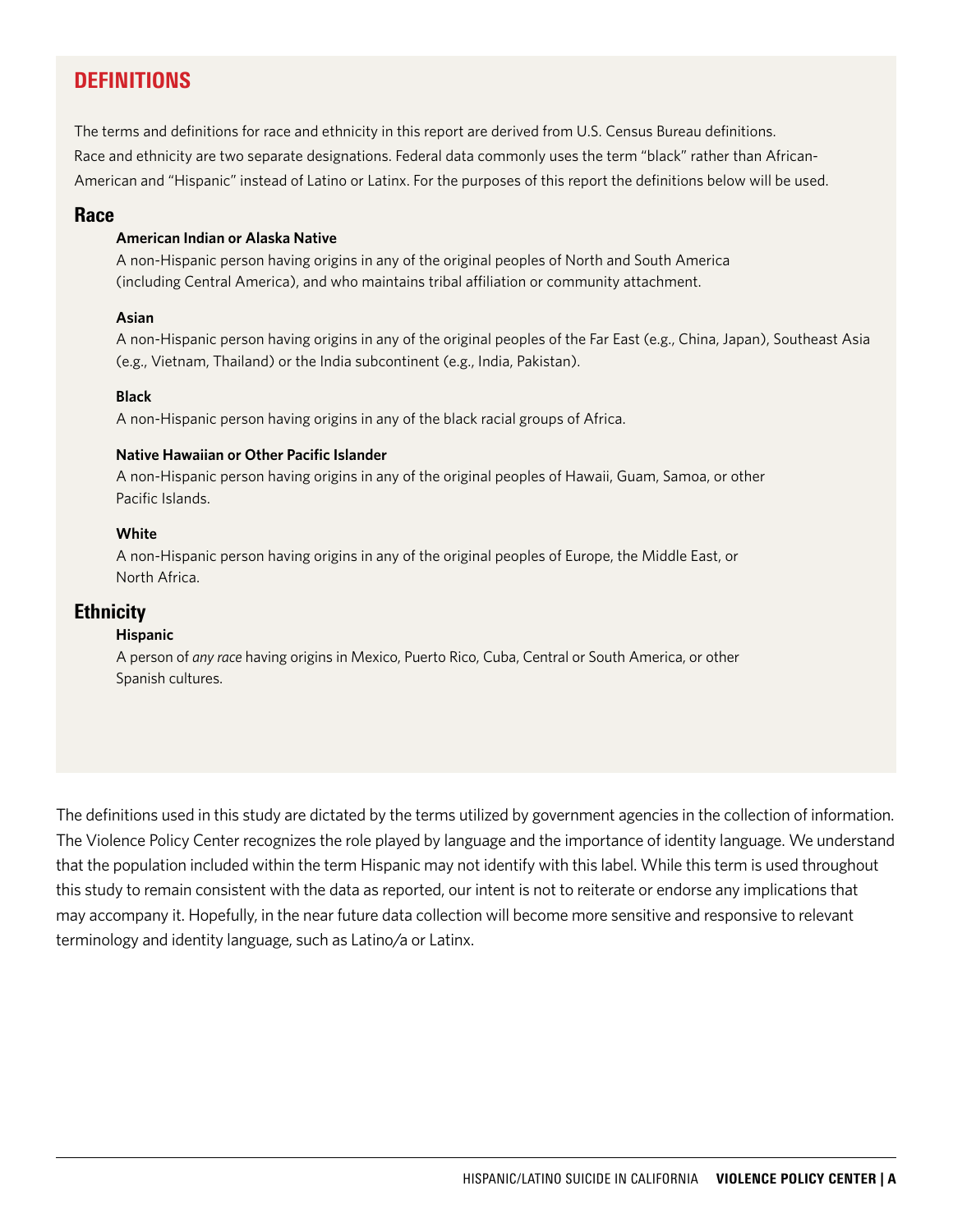# TABLE OF CONTENTS

| <b>Section One: Suicide-All Ages</b>                                     |                |
|--------------------------------------------------------------------------|----------------|
| Male and Female Suicide Victims, All Ages                                | $\overline{4}$ |
| Suicide as a Leading Cause of Death for Males and Females, All Ages      | 6              |
| Suicide, All Ages - Related Tables                                       | 7              |
| Section Two: Suicide-Ages 10 to 24                                       | 13             |
| Male and Female Suicide Victims, Ages 10 to 24                           | 15             |
| Suicide as a Leading Cause of Death for Males and Females, Ages 10 to 24 | 17             |
| Suicide, Ages 10 to 24 - Related Tables                                  | 18             |
| Appendix: California County Level Hispanic Suicide Data                  | 24             |

This study is also available in Spanish at http://www.vpc.org/studies/CAlatinosuicideesp.pdf.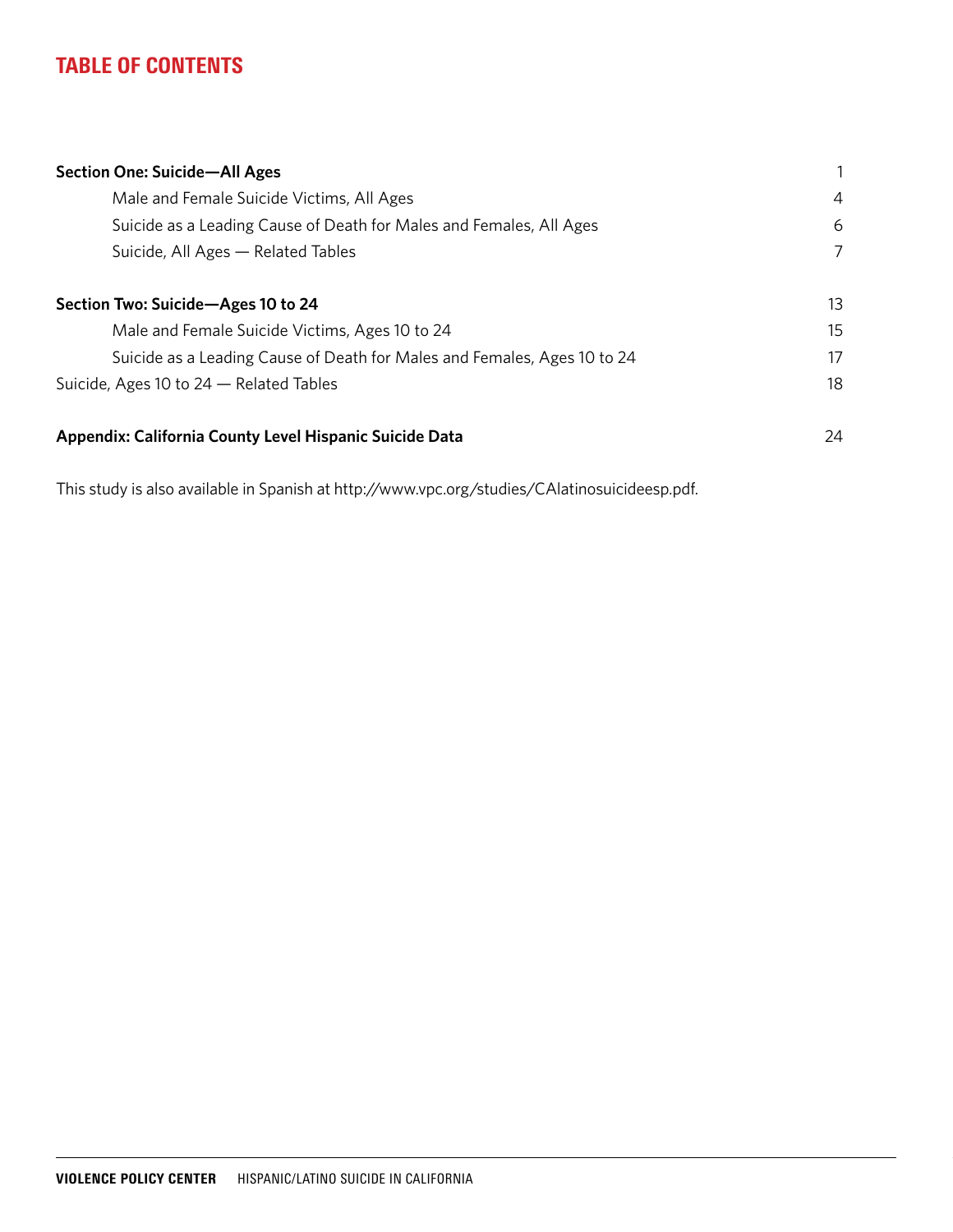# SECTION ONE: SUICIDE—ALL AGES

From 1999 to 2016, more than 16,600 Hispanics died from guns in the state of California: 12,912 in firearm homicides, 3,402 in firearm suicides, and 319 in unintentional firearm deaths. During this period, guns also claimed the lives of 25,405 white victims, 10,394 black victims, 2,675 Asian/Pacific Islander victims, and 312 American Indian/Alaska Native victims in homicides, suicides, and unintentional deaths.<sup>1</sup>

Broken out by sex during this period, guns killed; 15,222 Hispanic males and 1,411 Hispanic females; 21,725 white males and 3,680 white females; 9,482 black males and 912 black females; 2,249 Asian/Pacific Islander males and 420 Asian/Pacific Islander females; and, 254 American Indian/Alaska Native males and 47 American Indian/Alaska Native females.

| Year         | <b>Firearm Homicide</b> | <b>Firearm Suicide</b> | <b>Firearm Unintentional</b> | <b>Total</b> |
|--------------|-------------------------|------------------------|------------------------------|--------------|
| 1999         | 642                     | 201                    | 23                           | 866          |
| 2000         | 657                     | 184                    | 23                           | 864          |
| 2001         | 708                     | 190                    | 28                           | 926          |
| 2002         | 797                     | 166                    | 19                           | 982          |
| 2003         | 815                     | 196                    | 26                           | 1,037        |
| 2004         | 839                     | 184                    | 19                           | 1,042        |
| 2005         | 911                     | 172                    | 47                           | 1,130        |
| 2006         | 899                     | 168                    | 26                           | 1,093        |
| 2007         | 837                     | 179                    | 16                           | 1,032        |
| 2008         | 784                     | 169                    | 13                           | 966          |
| 2009         | 723                     | 192                    | 12                           | 927          |
| 2010         | 650                     | 190                    | $\star$                      | 840          |
| 2011         | 610                     | 196                    | $\star$                      | 806          |
| 2012         | 619                     | 180                    | $\star$                      | 799          |
| 2013         | 591                     | 204                    | 10                           | 805          |
| 2014         | 519                     | 185                    | $\star$                      | 704          |
| 2015         | 639                     | 215                    | $\star$                      | 854          |
| 2016         | 672                     | 231                    | 18                           | 921          |
| <b>Total</b> | 12,912                  | 3,402                  | 319                          | 16,633       |

#### FIGURE 1-1: HISPANIC FIREARM DEATHS IN CALIFORNIA, 1999 TO 2016

\* State-level counts and rates based on fewer than 10 deaths have been suppressed by the CDC as the result of concern for privacy issues, but are included in totals when available. For more information, see footnote 8.

Information presented in this section is taken from the 2016 federal Centers for Disease Control and Prevention's (CDC) WISQARS database.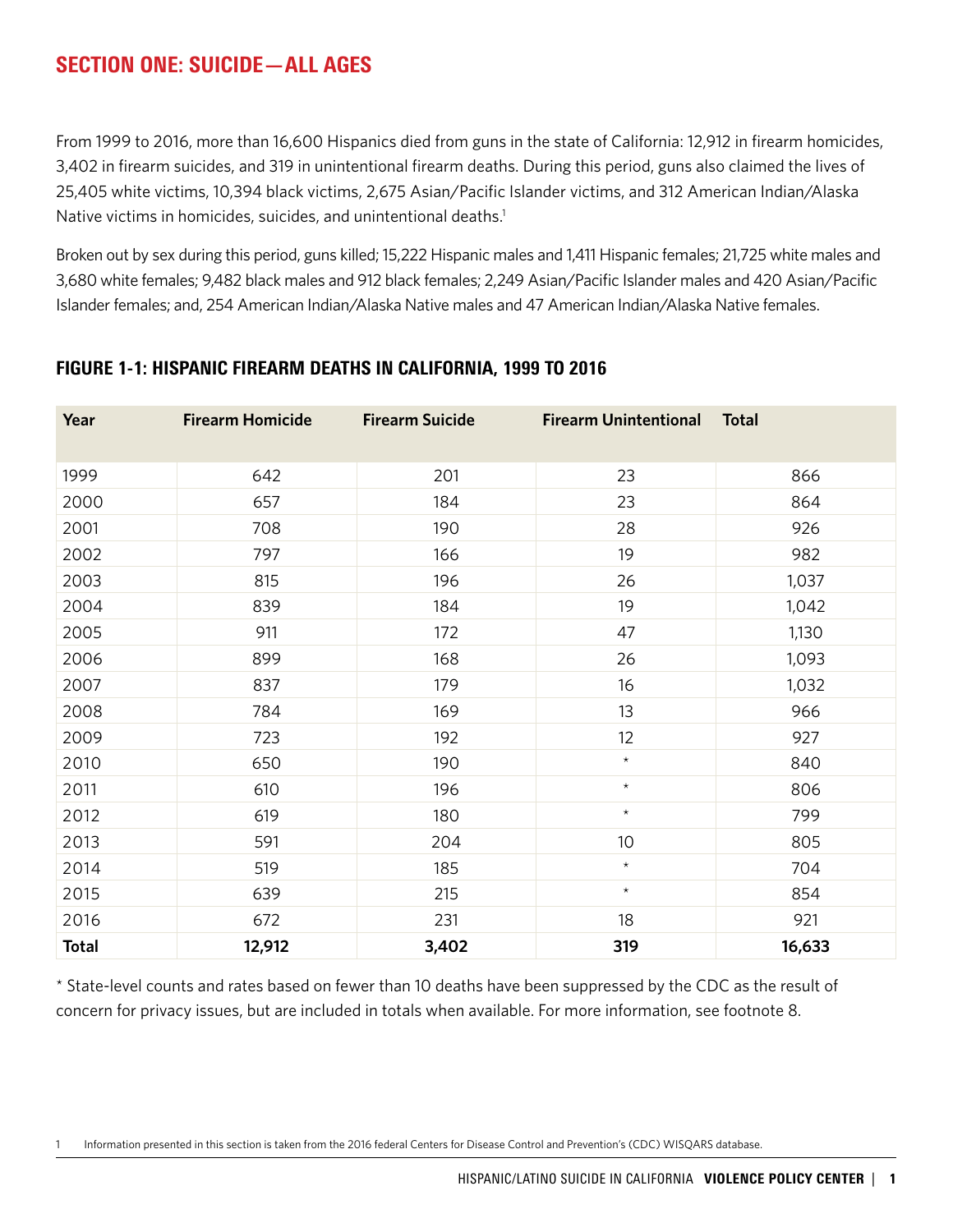## FIGURE 1-2: NUMBER OF SUICIDE AND FIREARM SUICIDE VICTIMS, SUICIDE AND FIREARMS SUICIDE RATE, PERCENTAGE KILLED WITH A FIREARM, HISPANIC VICTIMS IN CALIFORNIA, 1999 TO 2016

| Year         | <b>Suicide Victims</b> | <b>Suicide Rate</b> | <b>Percentage Killed</b> | <b>Firearm Suicide</b> | <b>Firearm Suicide Rate</b> |
|--------------|------------------------|---------------------|--------------------------|------------------------|-----------------------------|
|              |                        |                     | <b>With a Firearm</b>    | <b>Victims</b>         |                             |
| 1999         | 415                    | 3.88                | 48%                      | 201                    | 1.88                        |
| 2000         | 426                    | 3.85                | 43%                      | 184                    | 1.66                        |
| 2001         | 453                    | 3.98                | 42%                      | 190                    | 1.67                        |
| 2002         | 445                    | 3.80                | 37%                      | 166                    | 1.42                        |
| 2003         | 508                    | 4.22                | 39%                      | 196                    | 1.63                        |
| 2004         | 546                    | 4.43                | 34%                      | 184                    | 1.49                        |
| 2005         | 524                    | 4.15                | 33%                      | 172                    | 1.36                        |
| 2006         | 511                    | 3.97                | 33%                      | 168                    | 1.30                        |
| 2007         | 565                    | 4.30                | 32%                      | 179                    | 1.36                        |
| 2008         | 557                    | 4.14                | 30%                      | 169                    | 1.26                        |
| 2009         | 591                    | 4.30                | 32%                      | 192                    | 1.40                        |
| 2010         | 640                    | 4.57                | 30%                      | 190                    | 1.36                        |
| 2011         | 644                    | 4.50                | 30%                      | 196                    | 1.37                        |
| 2012         | 611                    | 4.21                | 29%                      | 180                    | 1.24                        |
| 2013         | 663                    | 4.51                | 31%                      | 204                    | 1.39                        |
| 2014         | 744                    | 4.99                | 25%                      | 185                    | 1.24                        |
| 2015         | 754                    | 4.99                | 29%                      | 215                    | 1.42                        |
| 2016         | 848                    | 5.55                | 27%                      | 231                    | 1.51                        |
| <b>Total</b> | 10,445                 | 4.39                | 33%                      | 3,402                  | 1.43                        |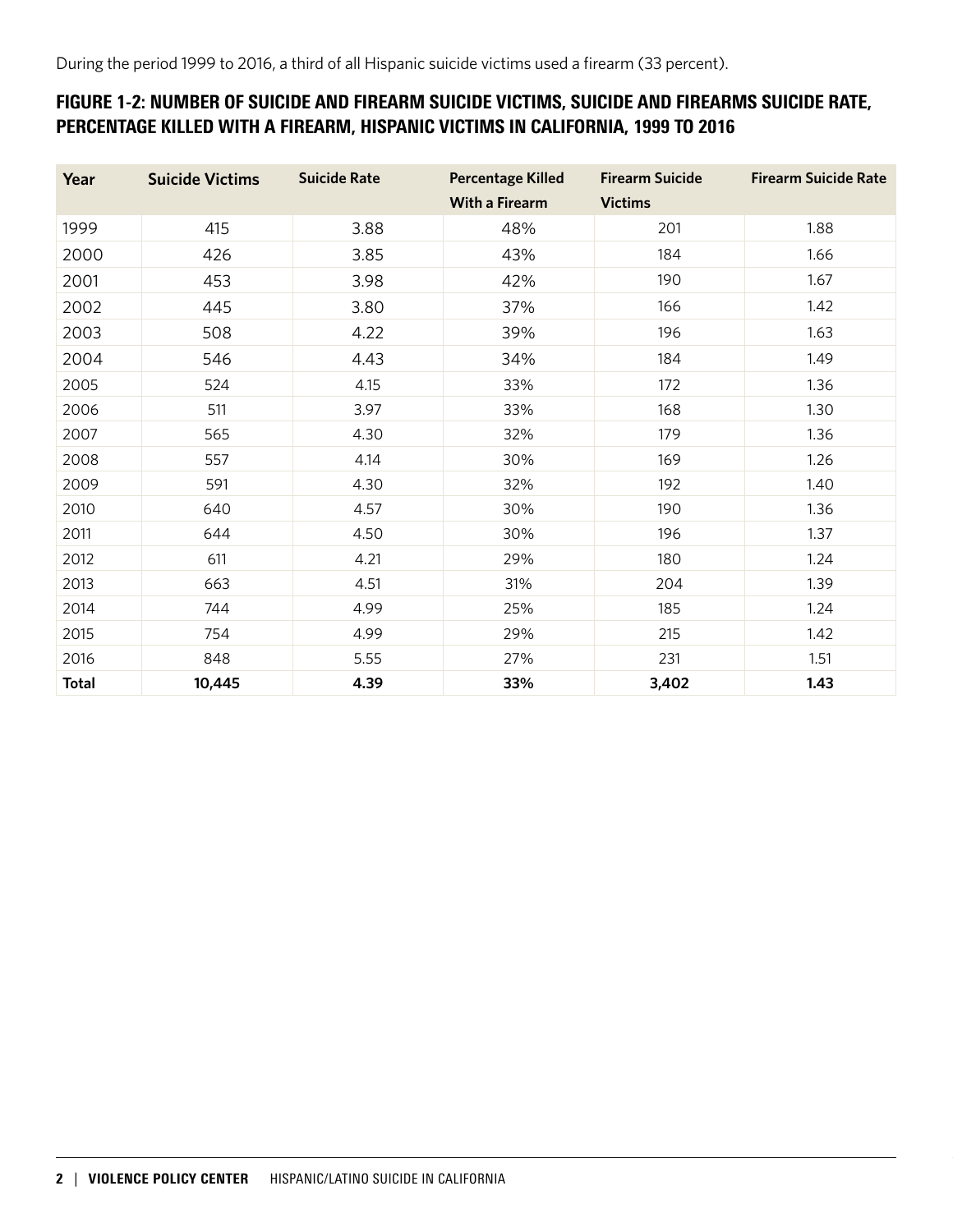

# FIGURE 1-3: HISPANIC SUICIDE VICTIMS AND HISPANIC FIREARM SUICIDE VICTIMS IN CALIFORNIA, 1999 - 2016

In 2016, there were 848 Hispanic suicide victims by all means in California. The Hispanic suicide rate for that year was 5.55 per 100,000. That same year there were: 2,818 white suicide victims (suicide rate of 18.38 per 100,000); 170 black suicide victims (suicide rate of 6.98 per 100,000); 401 Asian/Pacific Islander suicide victims (suicide rate of 6.69 per 100,000); and, 42 American Indian/Alaska Native suicide victims (suicide rate of 20.14 per 100,000). The state's overall suicide rate for that year was 10.94 per 100,000. [See Table 1B-1]

In 2016, there were 231 Hispanic firearm suicides in California. The Hispanic firearm suicide rate for that year was 1.51 per 100,000. That same year: 1,200 white suicide victims used a gun (firearm suicide rate of 7.83 per 100,000); 66 black suicide victims used a gun (firearm suicide rate of 2.71 per 100,000); 80 Asian/Pacific Islander suicide victims used a gun (firearm suicide rate of 1.33 per 100,000); and, 16 American Indian/Alaska Native suicide victims used a gun (firearm suicide rate of 7.67 per 100,000). The state's overall firearm suicide rate for that year was 4.06 per 100,000. [See Table 1B-2]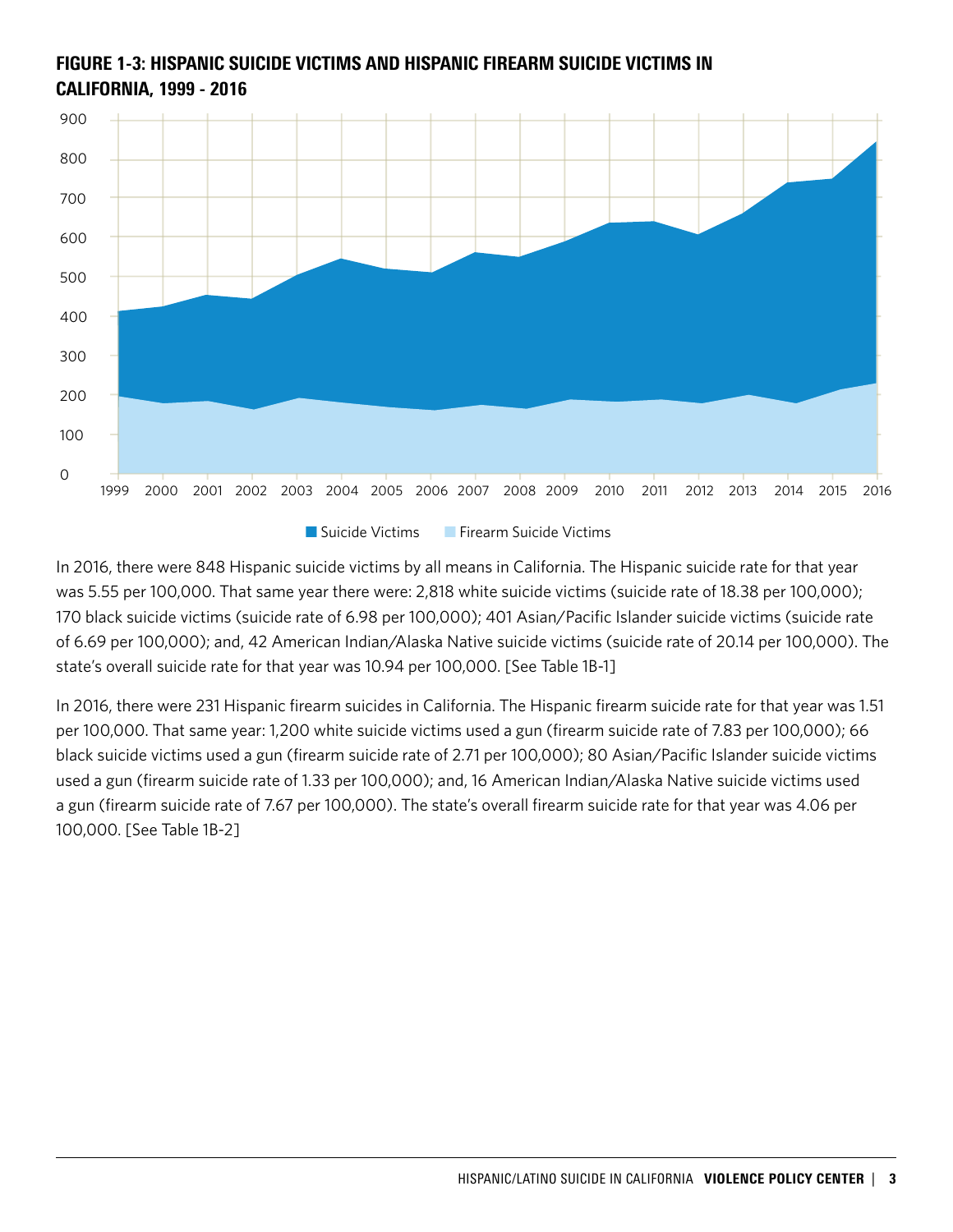# MALE AND FEMALE SUICIDE VICTIMS, ALL AGES

In 2016, there were 694 Hispanic male suicide victims in California. The Hispanic male suicide rate for that year was 9.03 per 100,000. That same year in the state there were: 2,133 white male suicide victims (suicide rate of 27.86 per 100,000); 138 black male suicide victims (suicide rate of 11.43 per 100,000); 292 Asian/Pacific Islander male suicide victims (suicide rate of 10.26 per 100,000); and, 32 American Indian/Alaska Native male suicide victims (suicide rate of 31.35 per 100,000). The state's overall male suicide rate for that year was 16.91 per 100,000. [See Table 1B-3]

In 2016, there were 216 Hispanic male firearm suicide victims in California. The Hispanic male firearm suicide rate for that year was 2.81 per 100,000. That same year in the state there were: 1,045 white male firearm suicide victims (firearm suicide rate of 13.65 per 100,000); 59 black male firearm suicide victims (firearm suicide rate of 4.89 per 100,000); 77 Asian/Pacific Islander male firearm suicide victims (firearm suicide victimization rate of 2.71 per 100,000); and, 14 American Indian/Alaska Native male firearm suicide victims (firearm suicide victimization rate of 13.71 per 100,000). The state's overall male firearm suicide rate for that year was 7.25 per 100,000. [See Table 1B-4]

In 2016, there were 154 Hispanic female suicide victims in California. The Hispanic female suicide rate for that year was 2.03 per 100,000. That same year in the state there were: 685 white female suicide victims (suicide rate of 8.92 per 100,000); 32 black female suicide victims (suicide rate of 2.61 per 100,000); 109 Asian/Pacific Islander female suicide victims (suicide rate of 3.46 per 100,000); and, 10 American Indian/Alaska Native female suicide victims (suicide rate of 9.39 per 100,000). The state's overall female suicide rate for that year was 5.05 per 100,000. [See Table 1B-5]

In 2016, there were 15 Hispanic female firearm suicide victims in California. The Hispanic female firearm suicide rate for that year was 0.20 per 100,000. That same year in the state there were 155 white female firearm suicide victims (victimization rate of 2.02 per 100,000). Fewer than 10 firearm suicide deaths were reported for all other groups and as a result the number of deaths and rates were suppressed. The state's overall female firearm suicide rate for that year was 0.92 per 100,000. [See Table 1B-6]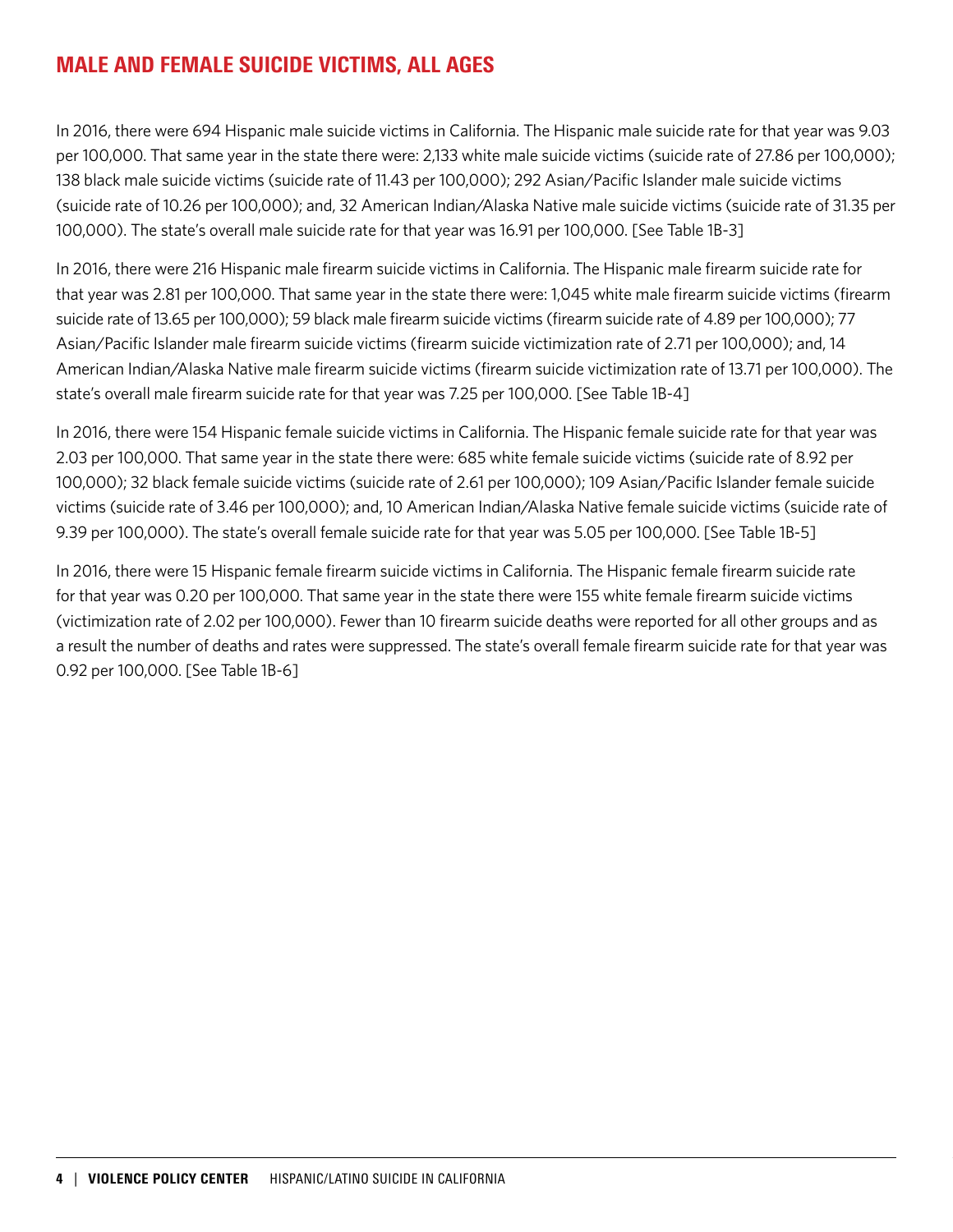FIGURE 1-4: HISPANIC MALE AND FEMALE SUICIDE VICTIMS, OVERALL SUICIDE, FIREARM SUICIDE, RATE PER 100,000, AND PERCENTAGE OF SUICIDES INVOLVING GUNS, 1999 TO 2016

| Year         | <b>Hispanic</b><br>Male<br><b>Suicide</b><br><b>Victims</b> | Rate per<br>100,000 | <b>Hispanic</b><br>Male<br><b>Firearm</b><br><b>Suicide</b><br><b>Victims</b> | Rate per<br>100,000 | <b>Percent</b><br>of<br><b>Suicides</b><br><b>Involving</b><br><b>Guns</b> | <b>Hispanic</b><br>Female<br><b>Suicide</b><br><b>Victims</b> | Rate per<br>100,000 | <b>Hispanic</b><br>Female<br><b>Firearm</b><br><b>Suicide</b><br><b>Victims</b> | Rate per<br>100,000 | <b>Percent</b><br>of<br><b>Suicides</b><br><b>Involving</b><br><b>Guns</b> |
|--------------|-------------------------------------------------------------|---------------------|-------------------------------------------------------------------------------|---------------------|----------------------------------------------------------------------------|---------------------------------------------------------------|---------------------|---------------------------------------------------------------------------------|---------------------|----------------------------------------------------------------------------|
| 1999         | 363                                                         | 6.63                | 180                                                                           | 3.29                | 50%                                                                        | 52                                                            | 1.00                | 21                                                                              | 0.40                | 40%                                                                        |
| 2000         | 348                                                         | 6.15                | 161                                                                           | 2.84                | 46%                                                                        | 78                                                            | 1.45                | 23                                                                              | 0.43                | 29%                                                                        |
| 2001         | 393                                                         | 6.75                | 170                                                                           | 2.92                | 43%                                                                        | 60                                                            | 1.08                | 20                                                                              | 0.36                | 33%                                                                        |
| 2002         | 385                                                         | 6.44                | 156                                                                           | 2.61                | 41%                                                                        | 60                                                            | 1.05                | 10 <sup>°</sup>                                                                 | 0.17                | 17%                                                                        |
| 2003         | 436                                                         | 7.11                | 186                                                                           | 3.03                | 43%                                                                        | 72                                                            | 1.22                | 10 <sup>°</sup>                                                                 | 0.17                | 14%                                                                        |
| 2004         | 445                                                         | 7.09                | 166                                                                           | 2.64                | 37%                                                                        | 101                                                           | 1.67                | 18                                                                              | 0.30                | 18%                                                                        |
| 2005         | 442                                                         | 6.89                | 157                                                                           | 2.45                | 36%                                                                        | 82                                                            | 1.32                | 15                                                                              | 0.24                | 18%                                                                        |
| 2006         | 414                                                         | 6.33                | 157                                                                           | 2.40                | 38%                                                                        | 97                                                            | 1.53                | 11                                                                              | 0.17                | 11%                                                                        |
| 2007         | 466                                                         | 6.99                | 166                                                                           | 2.49                | 36%                                                                        | 99                                                            | 1.53                | 13                                                                              | 0.20                | 13%                                                                        |
| 2008         | 462                                                         | 6.78                | 158                                                                           | 2.32                | 34%                                                                        | 95                                                            | 1.43                | 11                                                                              | 0.17                | 12%                                                                        |
| 2009         | 484                                                         | 6.95                | 173                                                                           | 2.49                | 36%                                                                        | 107                                                           | 1.57                | 19                                                                              | 0.28                | 18%                                                                        |
| 2010         | 525                                                         | 7.42                | 177                                                                           | 2.50                | 34%                                                                        | 115                                                           | 1.66                | 13                                                                              | 0.19                | 11%                                                                        |
| 2011         | 524                                                         | 7.26                | 184                                                                           | 2.55                | 35%                                                                        | 120                                                           | 1.69                | 12                                                                              | 0.17                | 10%                                                                        |
| 2012         | 500                                                         | 6.84                | 162                                                                           | 2.21                | 32%                                                                        | 111                                                           | 1.54                | 18                                                                              | 0.25                | 16%                                                                        |
| 2013         | 553                                                         | 7.47                | 187                                                                           | 2.52                | 34%                                                                        | 110                                                           | 1.51                | 17                                                                              | 0.23                | 15%                                                                        |
| 2014         | 585                                                         | 7.80                | 168                                                                           | 2.24                | 29%                                                                        | 159                                                           | 2.15                | 17                                                                              | 0.23                | 11%                                                                        |
| 2015         | 605                                                         | 7.96                | 200                                                                           | 2.63                | 33%                                                                        | 149                                                           | 1.98                | 15                                                                              | 0.20                | 10%                                                                        |
| 2016         | 694                                                         | 9.03                | 216                                                                           | 2.81                | 31%                                                                        | 154                                                           | 2.03                | 15                                                                              | 0.20                | 10%                                                                        |
| <b>Total</b> | 8,624                                                       | 7.15                | 3,124                                                                         | 2.59                | 36%                                                                        | 1,821                                                         | 1.55                | 278                                                                             | 0.24                | 15%                                                                        |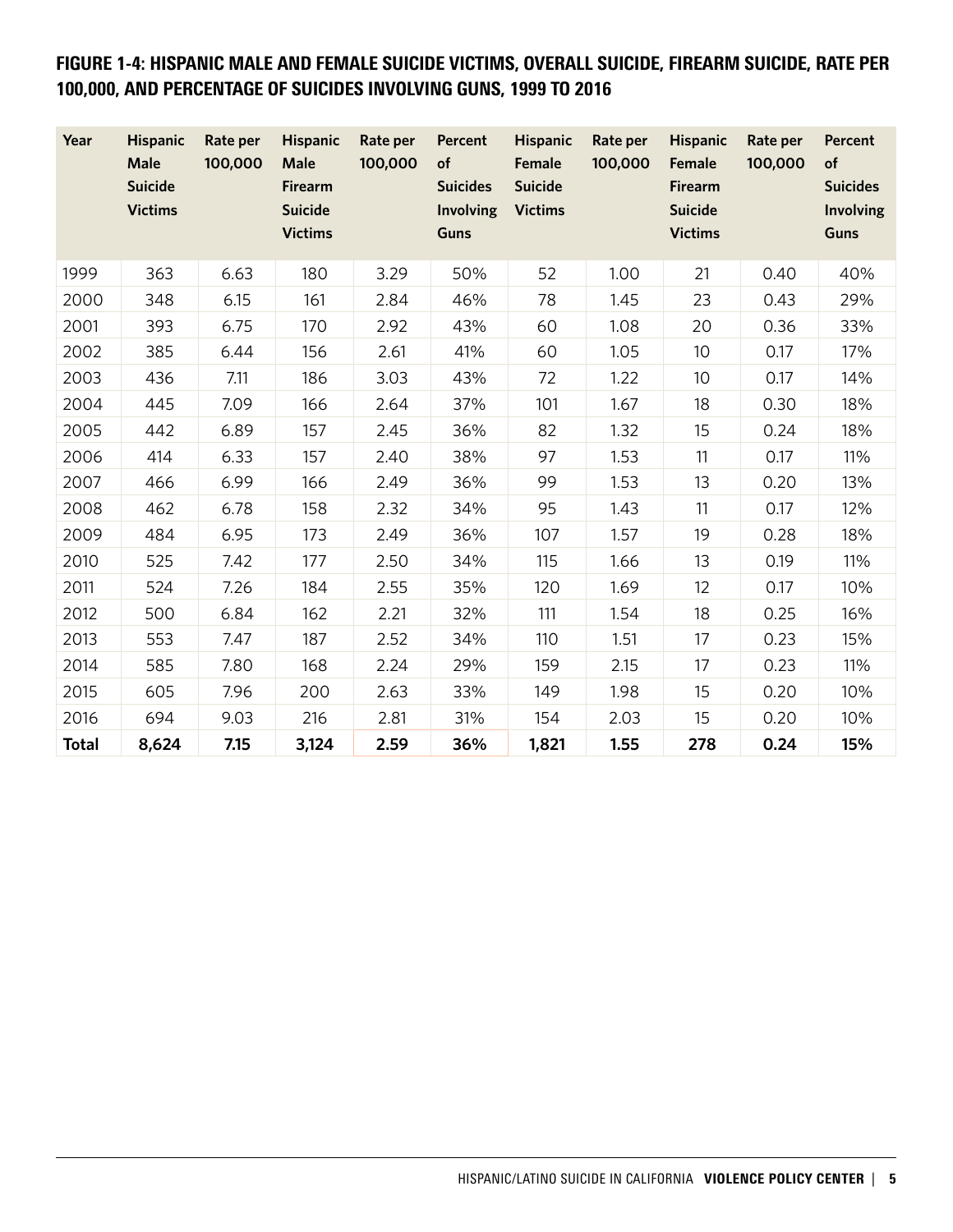# SUICIDE AS A LEADING CAUSE OF DEATH FOR MALES AND FEMALES, ALL AGES

In 2016, suicide ranked as the 13th leading cause of death for Hispanics in California (9th for Hispanic males and 15th for Hispanic females). That same year in the state, suicide ranked as the: 10th leading cause of death for whites (8th for white males and 13th for white females); 14th leading cause of death for blacks (14th for black males and 20th for black females); 11th leading cause of death for Asian/Pacific Islanders (9th for Asian/Pacific Islander males and 12th for Asian/ Pacific Islander females); and, 9th for American Indian/Alaska Natives (7th for American Indian/Alaska Native males and 13th for American Indian/Alaska Native females). Statewide, suicide ranked 11th among all leading causes of death (9th for males and 13th for females).

#### FIGURE 1-5: RANKING OF SUICIDE AMONG LEADING CAUSES OF DEATH IN CALIFORNIA FOR 2016, ALL AGES

| Race/Ethnicity                | <b>Suicide, All Means</b> |        |                |  |  |  |  |
|-------------------------------|---------------------------|--------|----------------|--|--|--|--|
|                               | Male                      | Female | <b>Overall</b> |  |  |  |  |
| Hispanic                      | 9th                       | 15th   | 13th           |  |  |  |  |
| White                         | 8th                       | 13th   | 10th           |  |  |  |  |
| <b>Black</b>                  | 14th                      | 20th   | 14th           |  |  |  |  |
| Asian/Pacific Islander        | 9th                       | 12th   | 11th           |  |  |  |  |
| American Indian/Alaska Native | 7th                       | 13th   | 9th            |  |  |  |  |
| Overall                       | 9th                       | 13th   | 11th           |  |  |  |  |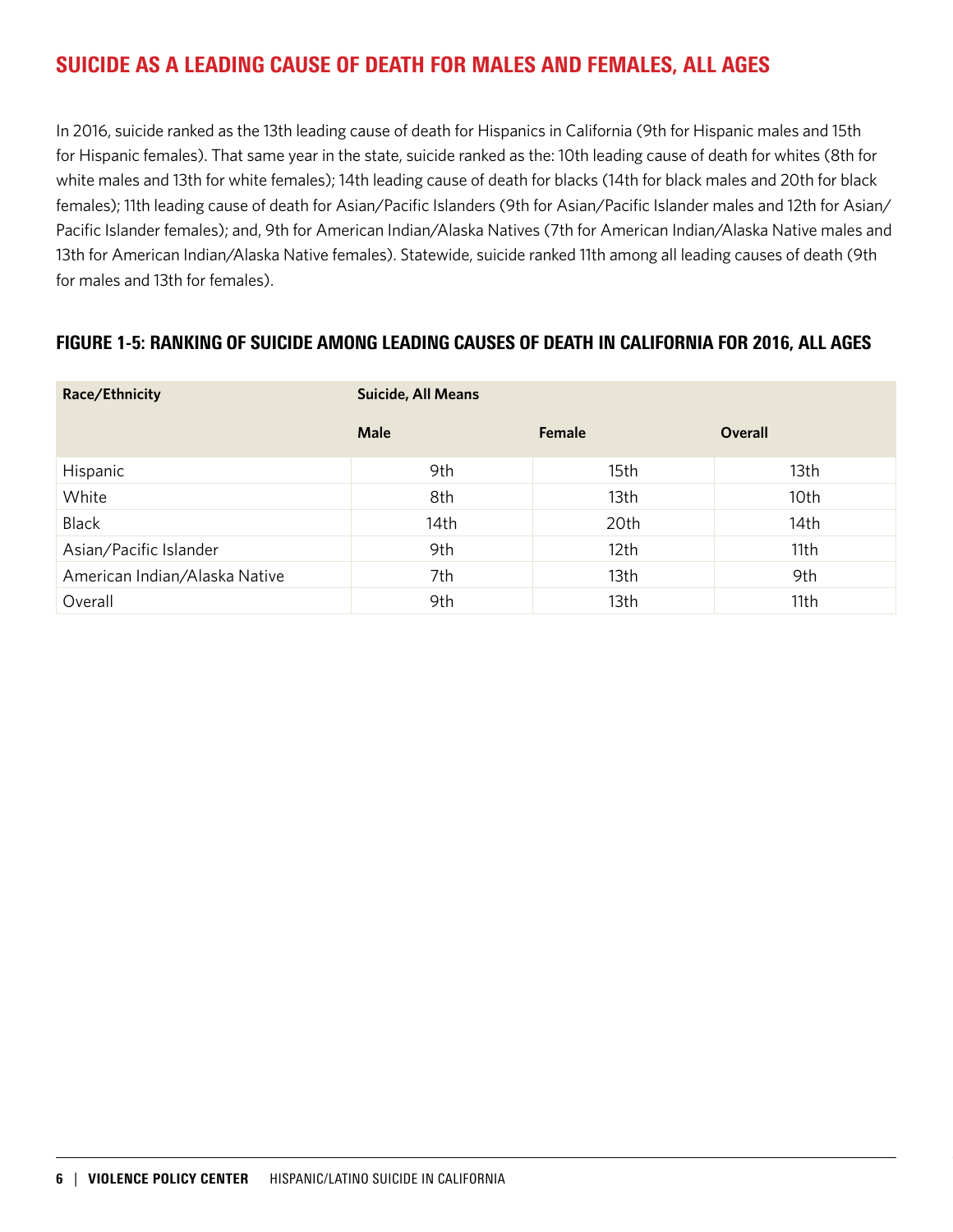# SUICIDE, ALL AGES — RELATED TABLES

#### TABLE 1B-1: SUICIDE IN CALIFORNIA 1999 – 2016 BY RACE/ETHNICITY, ALL WEAPONS, ALL AGES, BOTH SEXES

| Year         | <b>Hispanic</b> |      | <b>White</b>  |       | <b>Black</b>  |      | Asian/Pacific<br><b>Islander</b> |      | <b>Alaska Native</b> | American Indian/ Total |               |       |
|--------------|-----------------|------|---------------|-------|---------------|------|----------------------------------|------|----------------------|------------------------|---------------|-------|
|              | <b>Deaths</b>   | Rate | <b>Deaths</b> | Rate  | <b>Deaths</b> | Rate | <b>Deaths</b>                    | Rate | <b>Deaths</b>        | Rate                   | <b>Deaths</b> | Rate  |
| 1999         | 415             | 3.88 | 2,270         | 13.85 | 140           | 6.06 | 231                              | 5.93 | 12                   | 5.41                   | 3,077         | 9.19  |
| 2000         | 426             | 3.85 | 2,167         | 13.23 | 142           | 6.10 | 215                              | 5.36 | 11                   | 4.86                   | 2,969         | 8.73  |
| 2001         | 453             | 3.98 | 2,036         | 12.44 | 121           | 5.17 | 202                              | 4.85 | 12                   | 5.36                   | 2,831         | 8.21  |
| 2002         | 445             | 3.80 | 2,356         | 14.45 | 156           | 6.65 | 249                              | 5.79 | 19                   | 8.55                   | 3,228         | 9.26  |
| 2003         | 508             | 4.22 | 2,485         | 15.31 | 137           | 5.83 | 242                              | 5.47 | 23                   | 10.43                  | 3,397         | 9.64  |
| 2004         | 546             | 4.43 | 2,372         | 14.70 | 138           | 5.86 | 287                              | 6.33 | 20                   | 9.14                   | 3,368         | 9.47  |
| 2005         | 524             | 4.15 | 2,284         | 14.29 | 134           | 5.70 | 244                              | 5.24 | 15                   | 6.91                   | 3,206         | 8.95  |
| 2006         | 511             | 3.97 | 2,412         | 15.25 | 128           | 5.45 | 265                              | 5.56 | 12                   | 5.60                   | 3,334         | 9.26  |
| 2007         | 565             | 4.30 | 2,526         | 16.10 | 163           | 6.95 | 323                              | 6.63 | 22                   | 10.38                  | 3,602         | 9.94  |
| 2008         | 557             | 4.14 | 2,712         | 17.38 | 176           | 7.50 | 304                              | 6.09 | 24                   | 11.40                  | 3,775         | 10.31 |
| 2009         | 591             | 4.30 | 2,722         | 17.52 | 142           | 6.03 | 340                              | 6.67 | 26                   | 12.43                  | 3,823         | 10.34 |
| 2010         | 640             | 4.57 | 2,717         | 17.54 | 166           | 7.02 | 354                              | 6.83 | 28                   | 13.44                  | 3,913         | 10.50 |
| 2011         | 644             | 4.50 | 2,802         | 18.12 | 160           | 6.73 | 356                              | 6.69 | 29                   | 13.91                  | 3,996         | 10.61 |
| 2012         | 611             | 4.21 | 2,739         | 17.72 | 172           | 7.20 | 337                              | 6.19 | 31                   | 14.82                  | 3,893         | 10.24 |
| 2013         | 663             | 4.51 | 2,817         | 18.24 | 168           | 7.01 | 336                              | 6.03 | 32                   | 15.30                  | 4,025         | 10.50 |
| 2014         | 744             | 4.99 | 2,930         | 18.98 | 140           | 5.80 | 371                              | 6.49 | 25                   | 11.94                  | 4,214         | 10.89 |
| 2015         | 754             | 4.99 | 2,837         | 18.42 | 156           | 6.44 | 385                              | 6.57 | 26                   | 12.43                  | 4,167         | 10.69 |
| 2016         | 848             | 5.55 | 2,818         | 18.38 | 170           | 6.98 | 401                              | 6.69 | 42                   | 20.14                  | 4,294         | 10.94 |
| <b>Total</b> | 10,445          | 4.39 | 46,002        | 16.17 | 2,709         | 6.36 | 5,442                            | 6.13 | 409                  | 10.60                  | 65,112        | 9.90  |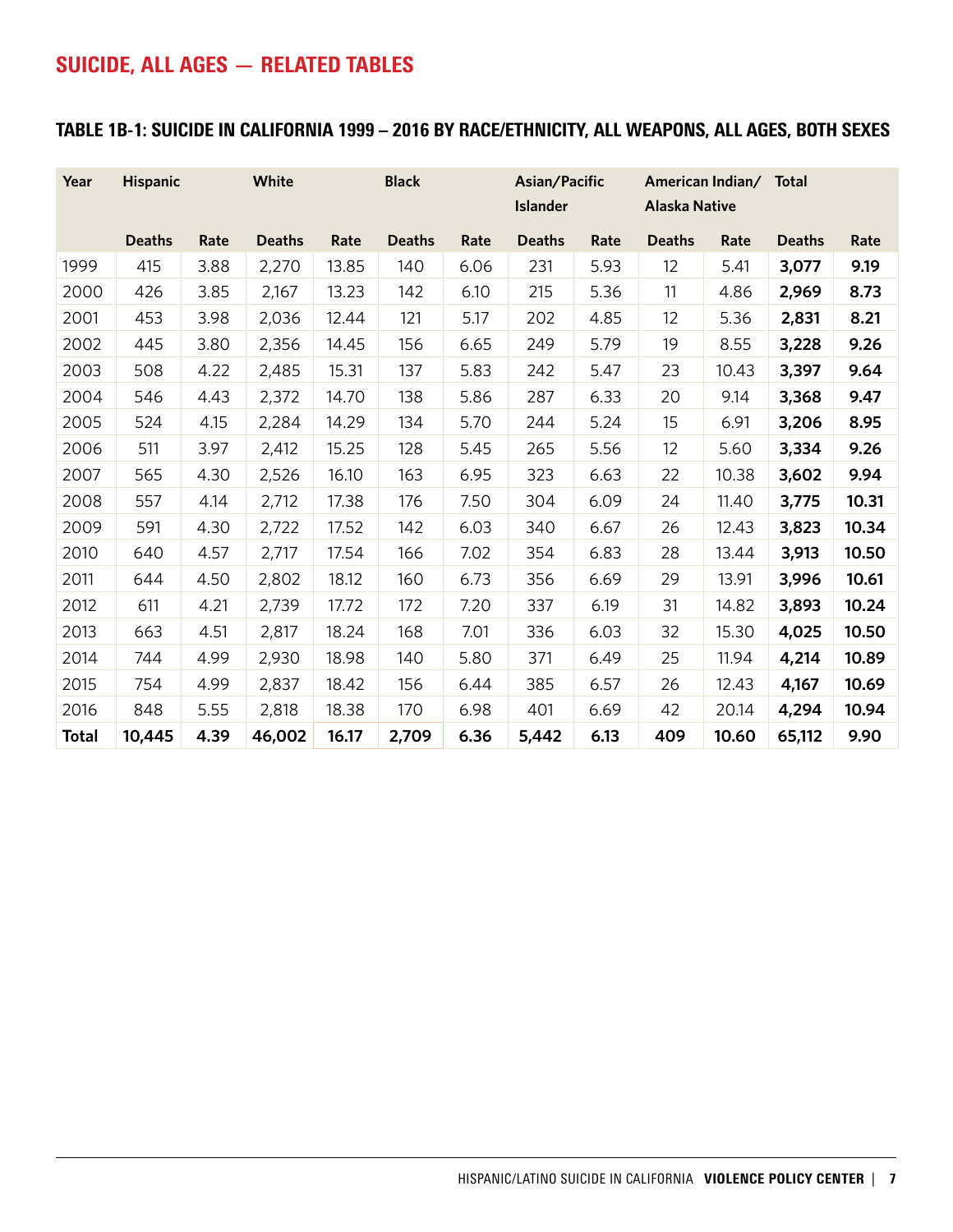#### TABLE 1B-2: FIREARM SUICIDE IN CALIFORNIA 1999 – 2016 BY RACE/ETHNICITY, ALL AGES, BOTH SEXES

| Year         | <b>Hispanic</b> |      | White         |      | <b>Black</b>  |      | Asian/Pacific<br><b>Islander</b> |      | <b>Alaska Native</b> | American Indian/ Total |               |      |
|--------------|-----------------|------|---------------|------|---------------|------|----------------------------------|------|----------------------|------------------------|---------------|------|
|              |                 |      |               |      |               |      |                                  |      |                      |                        |               |      |
|              | <b>Deaths</b>   | Rate | <b>Deaths</b> | Rate | <b>Deaths</b> | Rate | <b>Deaths</b>                    | Rate | <b>Deaths</b>        | Rate                   | <b>Deaths</b> | Rate |
| 1999         | 201             | 1.88 | 1,165         | 7.11 | 70            | 3.03 | 85                               | 2.18 | $^\star$             | $^\star$               | 1,532         | 4.57 |
| 2000         | 184             | 1.66 | 1,162         | 7.10 | 63            | 2.70 | 69                               | 1.72 | $\star$              | $\star$                | 1,487         | 4.37 |
| 2001         | 190             | 1.67 | 1,122         | 6.86 | 67            | 2.86 | 59                               | 1.42 | $\star$              | $\star$                | 1,450         | 4.21 |
| 2002         | 166             | 1.42 | 1,178         | 7.23 | 68            | 2.90 | 66                               | 1.54 | 10                   | 4.50                   | 1,490         | 4.27 |
| 2003         | 196             | 1.63 | 1,188         | 7.32 | 53            | 2.26 | 61                               | 1.38 | $\star$              | $\star$                | 1,505         | 4.27 |
| 2004         | 184             | 1.49 | 1,066         | 6.61 | 41            | 1.74 | 68                               | 1.50 | $\star$              | $^{\star}$             | 1,366         | 3.84 |
| 2005         | 172             | 1.36 | 1,051         | 6.57 | 54            | 2.30 | 45                               | 0.97 | $\star$              | $\star$                | 1,329         | 3.71 |
| 2006         | 168             | 1.30 | 1,036         | 6.55 | 51            | 2.17 | 59                               | 1.24 | $^{\star}$           | $\star$                | 1,319         | 3.66 |
| 2007         | 179             | 1.36 | 1,099         | 7.01 | 62            | 2.65 | 74                               | 1.52 | $\star$              | $\star$                | 1,422         | 3.92 |
| 2008         | 169             | 1.26 | 1,160         | 7.43 | 71            | 3.02 | 68                               | 1.36 | 10                   | 4.75                   | 1,478         | 4.04 |
| 2009         | 192             | 1.40 | 1,189         | 7.65 | 61            | 2.59 | 69                               | 1.35 | $\star$              | $\star$                | 1,519         | 4.11 |
| 2010         | 190             | 1.36 | 1,166         | 7.53 | 58            | 2.45 | 65                               | 1.25 | 10                   | 4.80                   | 1,492         | 4.00 |
| 2011         | 196             | 1.37 | 1,232         | 7.97 | 61            | 2.57 | 64                               | 1.20 | 11                   | 5.28                   | 1,564         | 4.15 |
| 2012         | 180             | 1.24 | 1,229         | 7.95 | 62            | 2.60 | 68                               | 1.25 | 10                   | 4.78                   | 1,549         | 4.08 |
| 2013         | 204             | 1.39 | 1,229         | 7.96 | 64            | 2.67 | 61                               | 1.09 | 11                   | 5.26                   | 1,571         | 4.10 |
| 2014         | 185             | 1.24 | 1,266         | 8.20 | 52            | 2.16 | 72                               | 1.26 | $\star$              | $^{\star}$             | 1,582         | 4.09 |
| 2015         | 215             | 1.42 | 1,200         | 7.79 | 50            | 2.06 | 86                               | 1.47 | $\star$              | $\star$                | 1,559         | 4.00 |
| 2016         | 231             | 1.51 | 1,200         | 7.83 | 66            | 2.71 | 80                               | 1.33 | 16                   | 7.67                   | 1,595         | 4.06 |
| <b>Total</b> | 3,402           | 1.43 | 20,938        | 7.36 | 1,074         | 2.52 | 1,219                            | 1.37 | 146                  | 3.78                   | 26,809        | 4.08 |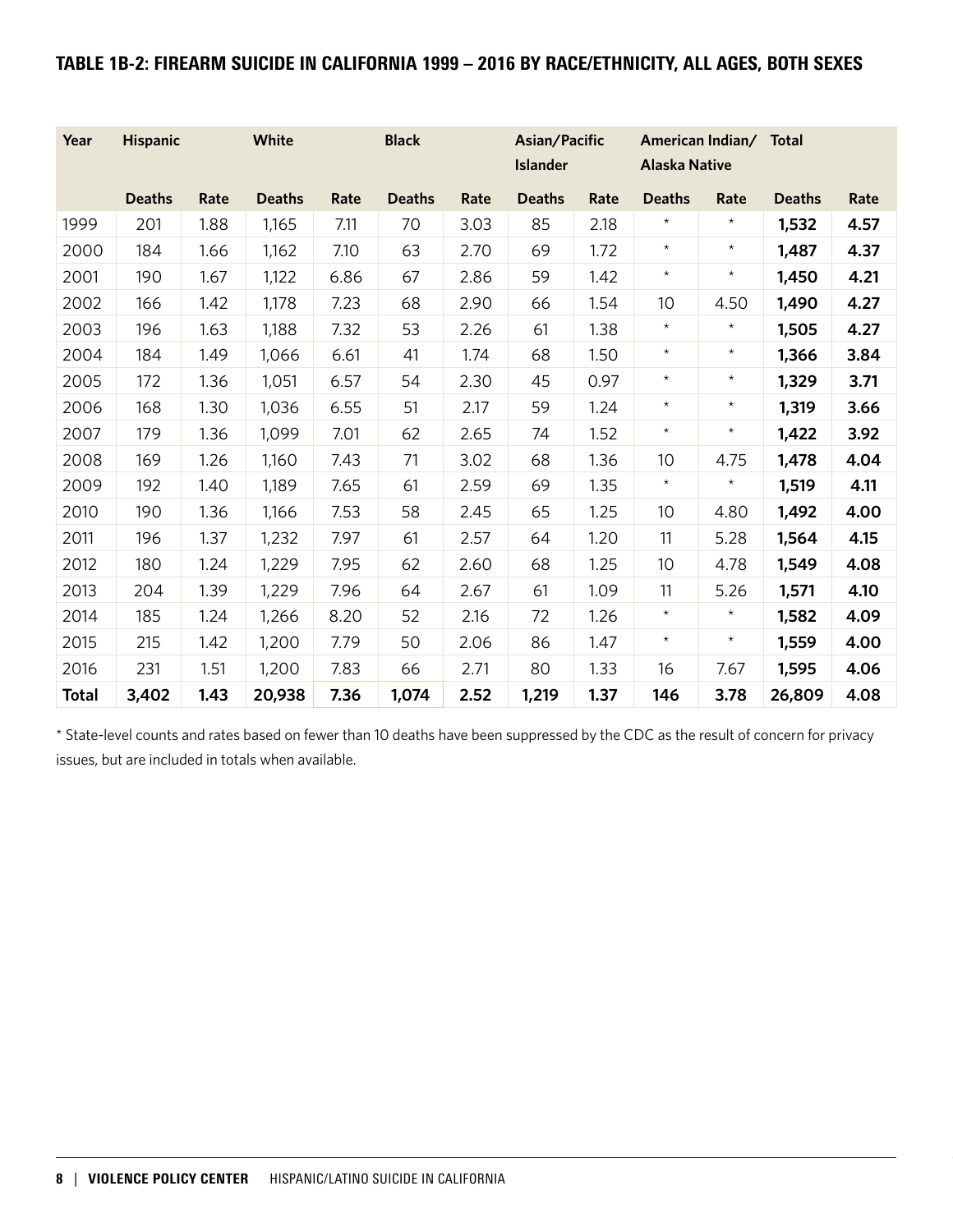# TABLE 1B-3: MALE SUICIDE VICTIMS IN CALIFORNIA 1999 – 2016 BY RACE/ETHNICITY, ALL WEAPONS, ALL AGES

| Year         | <b>Hispanic</b> |      | White         |       | <b>Black</b>  |       | Asian/Pacific   |       |                      | American Indian/ Total |               |       |
|--------------|-----------------|------|---------------|-------|---------------|-------|-----------------|-------|----------------------|------------------------|---------------|-------|
|              |                 |      |               |       |               |       | <b>Islander</b> |       | <b>Alaska Native</b> |                        |               |       |
|              | <b>Deaths</b>   | Rate | <b>Deaths</b> | Rate  | <b>Deaths</b> | Rate  | <b>Deaths</b>   | Rate  | <b>Deaths</b>        | Rate                   | <b>Deaths</b> | Rate  |
| 1999         | 363             | 6.63 | 1,762         | 21.75 | 114           | 10.05 | 173             | 9.22  | $\star$              | $^{\star}$             | 2,425         | 14.52 |
| 2000         | 348             | 6.15 | 1,718         | 21.23 | 114           | 9.97  | 155             | 8.01  | $\star$              | $\star$                | 2,351         | 13.87 |
| 2001         | 393             | 6.75 | 1,674         | 20.67 | 96            | 8.35  | 146             | 7.27  | 11                   | 10.01                  | 2,327         | 13.54 |
| 2002         | 385             | 6.44 | 1,823         | 22.59 | 119           | 10.33 | 171             | 8.27  | 16                   | 14.68                  | 2,517         | 14.49 |
| 2003         | 436             | 7.11 | 1,917         | 23.87 | 109           | 9.45  | 177             | 8.34  | 21                   | 19.45                  | 2,662         | 15.17 |
| 2004         | 445             | 7.09 | 1,786         | 22.36 | 103           | 8.91  | 196             | 9.02  | 11                   | 10.27                  | 2,546         | 14.38 |
| 2005         | 442             | 6.89 | 1,732         | 21.85 | 105           | 9.08  | 173             | 7.78  | 11                   | 10.35                  | 2,468         | 13.84 |
| 2006         | 414             | 6.33 | 1,856         | 23.64 | 103           | 8.91  | 191             | 8.40  | $\star$              | $\star$                | 2,578         | 14.38 |
| 2007         | 466             | 6.99 | 1,924         | 24.70 | 130           | 11.25 | 231             | 9.94  | 17                   | 16.37                  | 2,770         | 15.36 |
| 2008         | 462             | 6.78 | 2,068         | 26.66 | 140           | 12.08 | 209             | 8.80  | 15                   | 14.55                  | 2,895         | 15.90 |
| 2009         | 484             | 6.95 | 2,065         | 26.71 | 101           | 8.68  | 238             | 9.82  | 19                   | 18.55                  | 2,909         | 15.83 |
| 2010         | 525             | 7.42 | 2,083         | 27.03 | 133           | 11.39 | 262             | 10.65 | 18                   | 17.64                  | 3,029         | 16.36 |
| 2011         | 524             | 7.26 | 2,136         | 27.74 | 123           | 10.48 | 237             | 9.38  | 21                   | 20.58                  | 3,045         | 16.27 |
| 2012         | 500             | 6.84 | 2,144         | 27.84 | 134           | 11.34 | 242             | 9.37  | 25                   | 24.41                  | 3,047         | 16.13 |
| 2013         | 553             | 7.47 | 2,120         | 27.53 | 133           | 11.22 | 246             | 9.30  | 22                   | 21.48                  | 3,082         | 16.19 |
| 2014         | 585             | 7.80 | 2,259         | 29.35 | 113           | 9.46  | 257             | 9.47  | 17                   | 16.59                  | 3,234         | 16.83 |
| 2015         | 605             | 7.96 | 2,150         | 27.97 | 120           | 9.99  | 269             | 9.67  | 21                   | 20.50                  | 3,174         | 16.39 |
| 2016         | 694             | 9.03 | 2,133         | 27.86 | 138           | 11.43 | 292             | 10.26 | 32                   | 31.35                  | 3,297         | 16.91 |
| <b>Total</b> | 8,624           | 7.15 | 35,350        | 25.02 | 2,128         | 10.14 | 3,865           | 9.12  | 300                  | 15.87                  | 50,356        | 15.40 |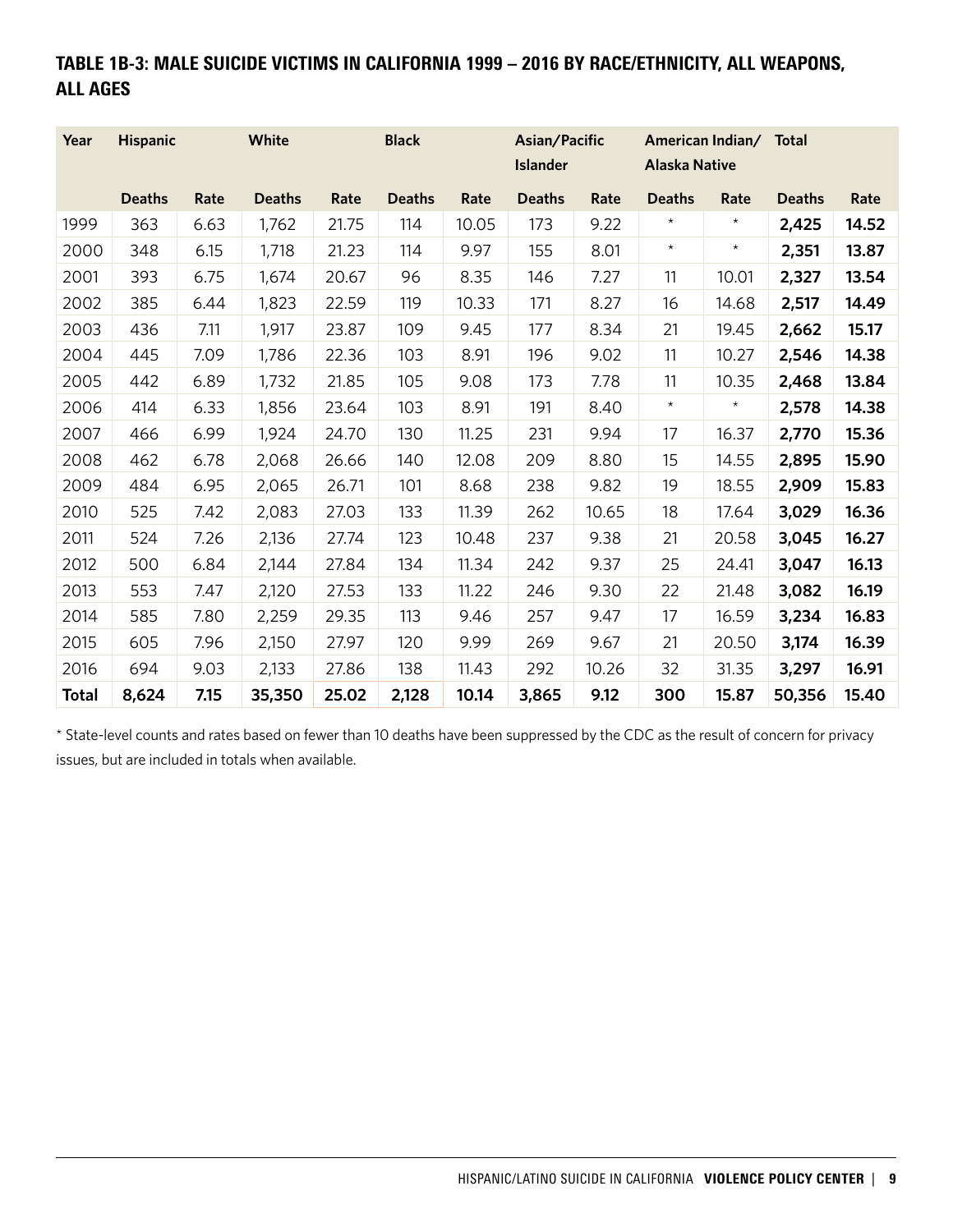# TABLE 1B-4: MALE VICTIMS OF FIREARM SUICIDE IN CALIFORNIA 1999 – 2016 BY RACE/ETHNICITY, ALL AGES

| Year         | <b>Hispanic</b> |      | White         |       | <b>Black</b>  |      | Asian/Pacific   |      |                      | American Indian/ Total |               |      |
|--------------|-----------------|------|---------------|-------|---------------|------|-----------------|------|----------------------|------------------------|---------------|------|
|              |                 |      |               |       |               |      | <b>Islander</b> |      | <b>Alaska Native</b> |                        |               |      |
|              | <b>Deaths</b>   | Rate | <b>Deaths</b> | Rate  | <b>Deaths</b> | Rate | <b>Deaths</b>   | Rate | <b>Deaths</b>        | Rate                   | <b>Deaths</b> | Rate |
| 1999         | 180             | 3.29 | 1,000         | 12.34 | 63            | 5.55 | 77              | 4.11 | $^\star$             | $^{\star}$             | 1,327         | 7.95 |
| 2000         | 161             | 2.84 | 1,016         | 12.55 | 51            | 4.46 | 62              | 3.20 | $\star$              | $\star$                | 1,297         | 7.65 |
| 2001         | 170             | 2.92 | 990           | 12.23 | 58            | 5.05 | 51              | 2.54 | $\star$              | $^{\star}$             | 1,280         | 7.45 |
| 2002         | 156             | 2.61 | 1,035         | 12.83 | 60            | 5.21 | 56              | 2.71 | $\star$              | $^{\star}$             | 1,317         | 7.58 |
| 2003         | 186             | 3.03 | 1,039         | 12.94 | 50            | 4.33 | 52              | 2.45 | $\star$              | $^{\star}$             | 1,334         | 7.60 |
| 2004         | 166             | 2.64 | 927           | 11.60 | 32            | 2.77 | 59              | 2.72 | $^{\star}$           | $^{\star}$             | 1,188         | 6.71 |
| 2005         | 157             | 2.45 | 916           | 11.55 | 50            | 4.32 | 42              | 1.89 | $\star$              | $\star$                | 1,172         | 6.57 |
| 2006         | 157             | 2.40 | 911           | 11.61 | 48            | 4.15 | 52              | 2.29 | $\star$              | $^{\star}$             | 1,172         | 6.54 |
| 2007         | 166             | 2.49 | 956           | 12.27 | 60            | 5.19 | 67              | 2.88 | $\star$              | $\star$                | 1,257         | 6.97 |
| 2008         | 158             | 2.32 | 1,033         | 13.32 | 64            | 5.52 | 59              | 2.48 | $^{\star}$           | $^{\star}$             | 1,322         | 7.26 |
| 2009         | 173             | 2.49 | 1,055         | 13.65 | 54            | 4.64 | 64              | 2.64 | $\star$              | $\star$                | 1,352         | 7.36 |
| 2010         | 177             | 2.50 | 1,021         | 13.25 | 52            | 4.45 | 55              | 2.24 | $\star$              | $^{\star}$             | 1,315         | 7.10 |
| 2011         | 184             | 2.55 | 1,082         | 14.05 | 55            | 4.68 | 53              | 2.10 | 10                   | 9.80                   | 1,384         | 7.39 |
| 2012         | 162             | 2.21 | 1,088         | 14.13 | 53            | 4.49 | 61              | 2.36 | 10                   | 9.76                   | 1,374         | 7.28 |
| 2013         | 187             | 2.52 | 1,068         | 13.87 | 59            | 4.98 | 56              | 2.12 | 10                   | 9.76                   | 1,382         | 7.26 |
| 2014         | 168             | 2.24 | 1,106         | 14.37 | 50            | 4.19 | 64              | 2.36 | $\star$              | $^{\star}$             | 1,394         | 7.26 |
| 2015         | 200             | 2.63 | 1,065         | 13.86 | 46            | 3.83 | 77              | 2.77 | $\star$              | $^{\star}$             | 1,396         | 7.21 |
| 2016         | 216             | 2.81 | 1,045         | 13.65 | 59            | 4.89 | 77              | 2.71 | 14                   | 13.71                  | 1,413         | 7.25 |
| <b>Total</b> | 3,124           | 2.59 | 18,353        | 12.99 | 964           | 4.59 | 1,084           | 2.56 | 122                  | 6.45                   | 23,676        | 7.24 |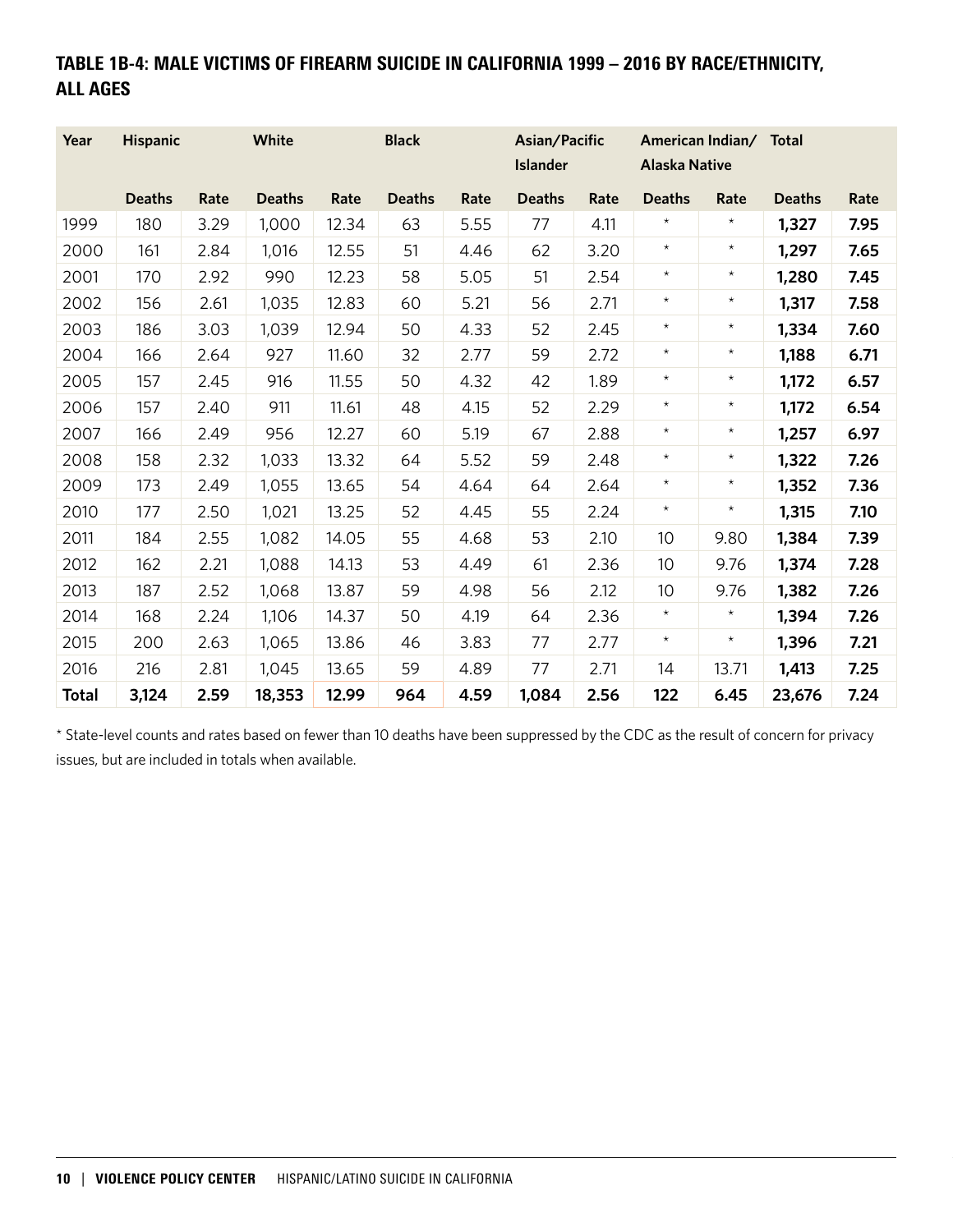# TABLE 1B-5: FEMALE SUICIDE VICTIMS IN CALIFORNIA 1999 – 2016 BY RACE/ETHNICITY, ALL WEAPONS, ALL AGES

| Year         | <b>Hispanic</b> |      | White         |      | <b>Black</b>  |      | Asian/Pacific<br><b>Islander</b> |      | <b>Alaska Native</b> | American Indian/ Total |               |      |
|--------------|-----------------|------|---------------|------|---------------|------|----------------------------------|------|----------------------|------------------------|---------------|------|
|              | <b>Deaths</b>   | Rate | <b>Deaths</b> | Rate | <b>Deaths</b> | Rate | <b>Deaths</b>                    | Rate | <b>Deaths</b>        | Rate                   | <b>Deaths</b> | Rate |
| 1999         | 52              | 1.00 | 508           | 6.13 | 26            | 2.21 | 58                               | 2.88 | $\star$              | $\star$                | 652           | 3.88 |
| 2000         | 78              | 1.45 | 449           | 5.42 | 28            | 2.36 | 60                               | 2.89 | $\star$              | $\star$                | 618           | 3.62 |
| 2001         | 60              | 1.08 | 362           | 4.38 | 25            | 2.10 | 56                               | 2.59 | $\star$              | $\star$                | 504           | 2.91 |
| 2002         | 60              | 1.05 | 533           | 6.48 | 37            | 3.10 | 78                               | 3.50 | $\star$              | $\star$                | 711           | 4.06 |
| 2003         | 72              | 1.22 | 568           | 6.93 | 28            | 2.34 | 65                               | 2.83 | $\star$              | $\star$                | 735           | 4.15 |
| 2004         | 101             | 1.67 | 586           | 7.20 | 35            | 2.92 | 91                               | 3.85 | $\star$              | $\star$                | 822           | 4.60 |
| 2005         | 82              | 1.32 | 552           | 6.85 | 29            | 2.43 | 71                               | 2.92 | $\star$              | $\star$                | 738           | 4.10 |
| 2006         | 97              | 1.53 | 556           | 6.98 | 25            | 2.10 | 74                               | 2.97 | $\star$              | $\star$                | 756           | 4.18 |
| 2007         | 99              | 1.53 | 602           | 7.62 | 33            | 2.78 | 92                               | 3.61 | $\star$              | $\star$                | 832           | 4.57 |
| 2008         | 95              | 1.43 | 644           | 8.20 | 36            | 3.03 | 95                               | 3.63 | $\star$              | $\star$                | 880           | 4.78 |
| 2009         | 107             | 1.57 | 657           | 8.41 | 41            | 3.44 | 102                              | 3.81 | $\star$              | $\star$                | 914           | 4.92 |
| 2010         | 115             | 1.66 | 634           | 8.15 | 33            | 2.76 | 92                               | 3.38 | 10                   | 9.41                   | 884           | 4.72 |
| 2011         | 120             | 1.69 | 666           | 8.58 | 37            | 3.07 | 119                              | 4.26 | $\star$              | $\star$                | 951           | 5.02 |
| 2012         | 111             | 1.54 | 595           | 7.67 | 38            | 3.15 | 95                               | 3.32 | $\star$              | $\star$                | 846           | 4.42 |
| 2013         | 110             | 1.51 | 697           | 9.00 | 35            | 2.89 | 90                               | 3.08 | 10 <sup>°</sup>      | 9.36                   | 943           | 4.89 |
| 2014         | 159             | 2.15 | 671           | 8.67 | 27            | 2.22 | 114                              | 3.80 | $\star$              | $\star$                | 980           | 5.03 |
| 2015         | 149             | 1.98 | 687           | 8.91 | 36            | 2.95 | 116                              | 3.77 | $\star$              | $\star$                | 993           | 5.06 |
| 2016         | 154             | 2.03 | 685           | 8.92 | 32            | 2.61 | 109                              | 3.46 | 10                   | 9.39                   | 997           | 5.05 |
| <b>Total</b> | 1,821           | 1.55 | 10,652        | 7.44 | 581           | 2.69 | 1,577                            | 3.40 | 109                  | 5.54                   | 14,756        | 4.47 |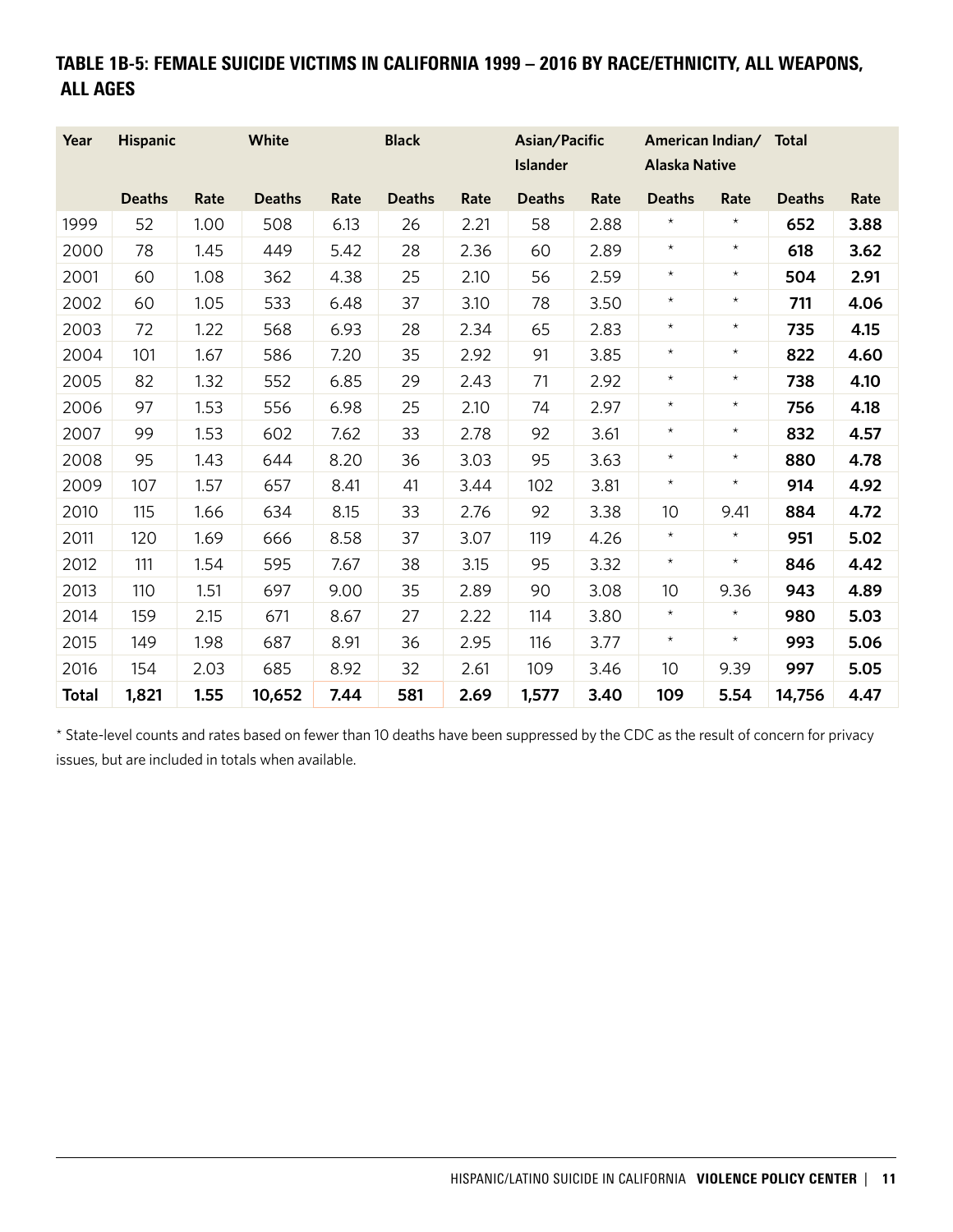# TABLE 1B-6: FEMALE VICTIMS OF FIREARM SUICIDE IN CALIFORNIA 1999 – 2016 BY RACE/ETHNICITY, ALL AGES

| Year         | <b>Hispanic</b> |      | <b>White</b>  |      | <b>Black</b>  |         | Asian/Pacific<br><b>Islander</b> |            | <b>Alaska Native</b> | American Indian/ Total |               |      |
|--------------|-----------------|------|---------------|------|---------------|---------|----------------------------------|------------|----------------------|------------------------|---------------|------|
|              | <b>Deaths</b>   | Rate | <b>Deaths</b> | Rate | <b>Deaths</b> | Rate    | <b>Deaths</b>                    | Rate       | <b>Deaths</b>        | Rate                   | <b>Deaths</b> | Rate |
| 1999         | 21              | 0.40 | 165           | 1.99 | $\star$       | $\star$ | $\star$                          | $\star$    | $\star$              | $\star$                | 205           | 1.22 |
| 2000         | 23              | 0.43 | 146           | 1.76 | 12            | 1.01    | $\star$                          | $\star$    | $\star$              | $\star$                | 190           | 1.11 |
| 2001         | 20              | 0.36 | 132           | 1.60 | $\star$       | $\star$ | $\star$                          | $\star$    | $\star$              | $\star$                | 170           | 0.98 |
| 2002         | 10              | 0.17 | 143           | 1.74 | $\star$       | $\star$ | 10                               | 0.45       | $\star$              | $\star$                | 173           | 0.99 |
| 2003         | 10              | 0.17 | 149           | 1.82 | $\star$       | $\star$ | $\star$                          | $\star$    | $\star$              | $\star$                | 171           | 0.97 |
| 2004         | 18              | 0.30 | 139           | 1.71 | $\star$       | $\star$ | $\star$                          | $\star$    | $\star$              | $\star$                | 178           | 1.00 |
| 2005         | 15              | 0.24 | 135           | 1.67 | $\star$       | $\star$ | $\star$                          | $\star$    | $\star$              | $\star$                | 157           | 0.87 |
| 2006         | 11              | 0.17 | 125           | 1.57 | $\star$       | $\star$ | $\star$                          | $\star$    | $\star$              | $\star$                | 147           | 0.81 |
| 2007         | 13              | 0.20 | 143           | 1.81 | $\star$       | $\star$ | $\star$                          | $\star$    | $\star$              | $\star$                | 165           | 0.91 |
| 2008         | 11              | 0.17 | 127           | 1.62 | $\star$       | $\star$ | $\star$                          | $\star$    | $\star$              | $\star$                | 156           | 0.85 |
| 2009         | 19              | 0.28 | 134           | 1.72 | $\star$       | $\star$ | $\star$                          | $\star$    | $\star$              | $\star$                | 167           | 0.90 |
| 2010         | 13              | 0.19 | 145           | 1.86 | $\star$       | $\star$ | 10                               | 0.37       | $\star$              | $\star$                | 177           | 0.94 |
| 2011         | 12              | 0.17 | 150           | 1.93 | $\star$       | $\star$ | 11                               | 0.39       | $\star$              | $\star$                | 180           | 0.95 |
| 2012         | 18              | 0.25 | 141           | 1.82 | $\star$       | $\star$ | $\star$                          | $\star$    | $\star$              | $\star$                | 175           | 0.91 |
| 2013         | 17              | 0.23 | 161           | 2.08 | $\star$       | $\star$ | $\star$                          | $\star$    | $\star$              | $\star$                | 189           | 0.98 |
| 2014         | 17              | 0.23 | 160           | 2.07 | $\star$       | $\star$ | $\star$                          | $\star$    | $\star$              | $\star$                | 188           | 0.97 |
| 2015         | 15              | 0.20 | 135           | 1.75 | $\star$       | $\star$ | $\star$                          | $^{\star}$ | $\star$              | $\star$                | 163           | 0.83 |
| 2016         | 15              | 0.20 | 155           | 2.02 | $\star$       | $\star$ | $\star$                          | $\star$    | $\star$              | $\star$                | 182           | 0.92 |
| <b>Total</b> | 278             | 0.24 | 2,585         | 1.81 | 110           | 0.51    | 135                              | 0.29       | 24                   | 1.22                   | 3,133         | 0.95 |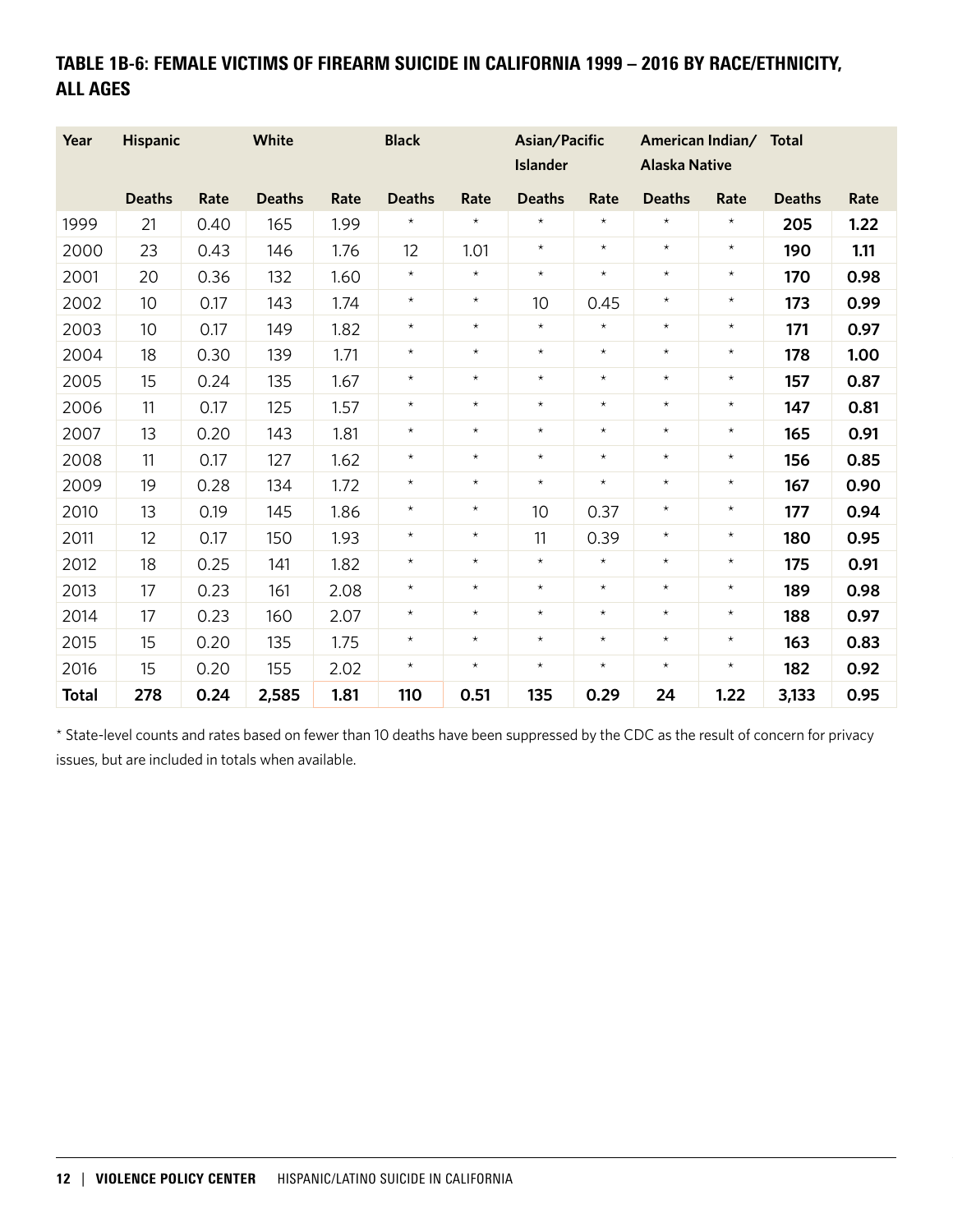# SECTION TWO: SUICIDE—AGES 10 TO 24

From 1999 to 2016, nearly 7,500 Hispanics ages 10 to 24 died from guns in the state of California: 6,505 in firearm homicides, 814 in firearm suicides, and 166 in unintentional firearm deaths. For the same categories in this age group, guns also claimed the lives of 2,277 white victims, 4,141 black victims, 776 Asian/Pacific Islander victims, and 79 American Indian/Alaska Native victims in homicides, suicides, and unintentional deaths.

Of these deaths in California, guns killed: 7,012 Hispanic males and 466 Hispanic females; 1,959 white males and 314 white females; 3,833 black males and 305 black females; 695 Asian/Pacific Islander males and 79 Asian/Pacific Islander females; and, 67 American Indian/Alaska Native males. (Fewer than 10 firearm deaths were reported for American Indian/Alaska Native females and as a result the number of deaths and rate were suppressed by the CDC.)

| Year         | <b>Firearm Homicide</b> | <b>Firearm Suicide</b> | <b>Firearm Unintentional Total</b> |       |
|--------------|-------------------------|------------------------|------------------------------------|-------|
| 1999         | 365                     | 56                     | 13                                 | 434   |
| 2000         | 353                     | 46                     | 13                                 | 412   |
| 2001         | 384                     | 41                     | 14                                 | 439   |
| 2002         | 417                     | 40                     | 12                                 | 469   |
| 2003         | 426                     | 52                     | 18                                 | 496   |
| 2004         | 449                     | 52                     | $\star$                            | 501   |
| 2005         | 448                     | 38                     | 20                                 | 506   |
| 2006         | 500                     | 44                     | 16                                 | 560   |
| 2007         | 447                     | 37                     | $\star$                            | 484   |
| 2008         | 402                     | 39                     | $\star$                            | 441   |
| 2009         | 378                     | 50                     | $\star$                            | 428   |
| 2010         | 327                     | 55                     | $\star$                            | 382   |
| 2011         | 288                     | 36                     | $\star$                            | 324   |
| 2012         | 294                     | 37                     | $\star$                            | 331   |
| 2013         | 259                     | 43                     | $\star$                            | 302   |
| 2014         | 235                     | 37                     | $\star$                            | 272   |
| 2015         | 272                     | 50                     | $\star$                            | 322   |
| 2016         | 261                     | 61                     | $\star$                            | 322   |
| <b>Total</b> | 6,505                   | 814                    | 166                                | 7,485 |

#### FIGURE 2-1: HISPANIC FIREARM DEATHS, AGES 10 TO 24, IN CALIFORNIA, 1999 TO 2016

\* State-level counts and rates based on fewer than 10 deaths have been suppressed by the CDC as the result of concern for privacy issues, but are included in totals when available.

In 2016, 322 Hispanics ages 10 to 24 were killed by firearms in California in homicides, suicides, and unintentional deaths. That same year in the state for this age group, guns claimed the lives of 110 white victims, 169 black victims, and 28 Asian/Pacific Islander victims. (Fewer than 10 firearm deaths were reported for American Indian/Alaska Native females and as a result the number of deaths and rate were suppressed.)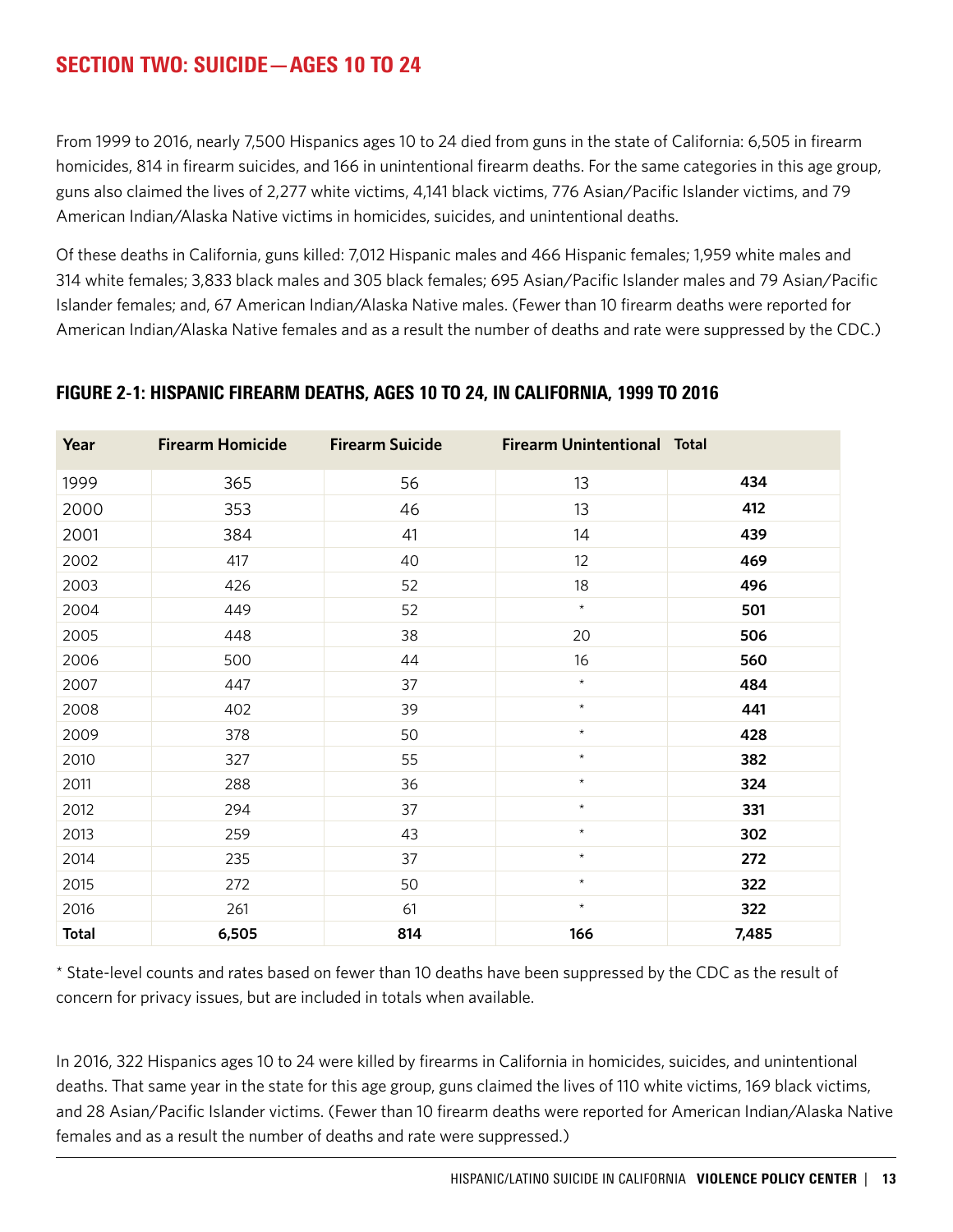



## FIGURE 2-3: NUMBER OF SUICIDE VICTIMS, SUICIDE RATE, PERCENTAGE KILLED WITH A FIREARM, HISPANIC VICTIMS AGES 10 TO 24 IN CALIFORNIA, 1999 TO 2016

| Year         | <b>Suicide Victims</b> | <b>Suicide Rate</b> | <b>Percentage Killed</b><br><b>With a Firearm</b> | <b>Firearm Suicide</b><br><b>Victims</b> | <b>Firearm Suicide Rate</b> |
|--------------|------------------------|---------------------|---------------------------------------------------|------------------------------------------|-----------------------------|
| 1999         | 98                     | 3.33                | 57%                                               | 56                                       | 1.90                        |
| 2000         | 110                    | 3.58                | 42%                                               | 46                                       | 1.50                        |
| 2001         | 104                    | 3.26                | 39%                                               | 41                                       | 1.28                        |
| 2002         | 97                     | 2.94                | 41%                                               | 40                                       | 1.21                        |
| 2003         | 122                    | 3.58                | 43%                                               | 52                                       | 1.53                        |
| 2004         | 158                    | 4.51                | 33%                                               | 52                                       | 1.48                        |
| 2005         | 141                    | 3.94                | 27%                                               | 38                                       | 1.06                        |
| 2006         | 140                    | 3.84                | 31%                                               | 44                                       | 1.21                        |
| 2007         | 117                    | 3.17                | 32%                                               | 37                                       | 1.00                        |
| 2008         | 124                    | 3.30                | 31%                                               | 39                                       | 1.04                        |
| 2009         | 143                    | 3.75                | 35%                                               | 50                                       | 1.31                        |
| 2010         | 182                    | 4.70                | 30%                                               | 55                                       | 1.42                        |
| 2011         | 172                    | 4.40                | 21%                                               | 36                                       | 0.92                        |
| 2012         | 137                    | 3.49                | 27%                                               | 37                                       | 0.94                        |
| 2013         | 174                    | 4.42                | 25%                                               | 43                                       | 1.09                        |
| 2014         | 160                    | 4.06                | 23%                                               | 37                                       | 0.94                        |
| 2015         | 191                    | 4.84                | 26%                                               | 50                                       | 1.27                        |
| 2016         | 186                    | 4.73                | 33%                                               | 61                                       | 1.55                        |
| <b>Total</b> | 2,556                  | 3.91                | 32%                                               | 814                                      | 1.25                        |

In 2016, there were 186 Hispanic suicide victims ages 10 to 24 by all means in California. The Hispanic suicide rate for this age group for that year was 4.73 per 100,000. That same year in this age group there were: 212 white suicide victims (suicide rate of 8.96 per 100,000); 37 black suicide victims (suicide rate of 7.08 per 100,000); and, 74 Asian/Pacific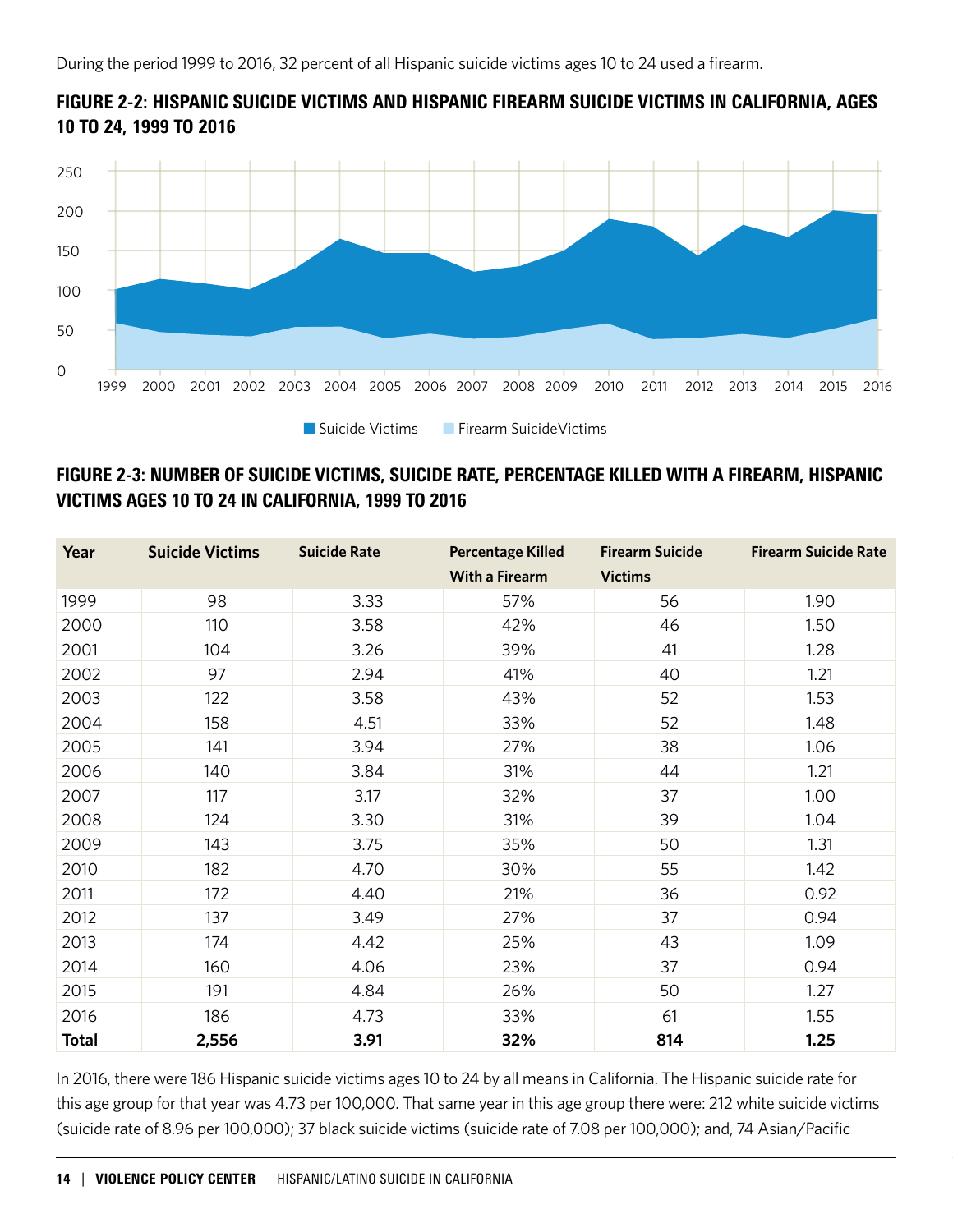Islander suicide victims (suicide rate of 7.08 per 100,000). (Fewer than 10 suicide deaths were reported for American Indian/Alaska Natives and as a result the number of deaths and rate were suppressed.) The state's overall suicide rate for this age group for that year was 6.53 per 100,000. [See Table 2B-1]

In 2016, there were 61 Hispanic firearm suicide victims ages 10 to 24 in California. The Hispanic firearm suicide rate for this age group for that year was 1.55 per 100,000. That same year for this age group: 73 white suicide victims used a gun (firearm suicide rate of 3.08 per 100,000); 13 black suicide victims used a gun (firearm suicide rate of 2.49 per 100,000); and, 12 Asian/Pacific Islander suicide victims used a gun (firearm suicide rate of 1.15 per 100,000). (Fewer than 10 firearm suicide deaths were reported for American Indian/Alaska Natives and as a result the number of deaths and rate were suppressed.) The state's overall firearm suicide rate for this age group for that year was 2.02 per 100,000. [See Table 2B-2]

# MALE AND FEMALE SUICIDE VICTIMS, AGES 10 TO 24

In 2016, there were 150 Hispanic male suicide victims ages 10 to 24 in California. The Hispanic male suicide rate for this age group for that year was 7.48 per 100,000. That same year in the state for this age group there were: 165 white male suicide victims (suicide rate of 13.44 per 100,000); 28 black male suicide victims (suicide rate of 10.32 per 100,000); and, 56 Asian/Pacific Islander male suicide victims (suicide rate of 10.49 per 100,000). (Fewer than 10 male suicide deaths were reported for American Indian/Alaska Natives and as a result the number of deaths and rate were suppressed.) The state's overall male suicide rate for this age group for that year was 9.97 per 100,000. [See Table 2B-3]

In 2016, there were 57 Hispanic male firearm suicide victims ages 10 to 24 in California. The Hispanic male firearm suicide rate for this age group for that year was 2.84 per 100,000. That same year for this age group there were: 60 white male firearm suicide victims (firearm suicide rate of 4.89 per 100,000); 10 black male firearm suicide victims (firearm suicide rate of 3.69 per 100,000); and, 12 Asian/Pacific Islander male firearm suicide victims (firearm suicide rate of 2.25 per 100,000). (Fewer than 10 firearm suicide deaths were reported for American Indian/Alaska Native males and as a result the number of deaths and rate were suppressed.) The state's overall male firearm suicide rate for this age group for that year was 3.45 per 100,000. [See Table 2B-4]

In 2016, there were 36 Hispanic female suicide victims ages 10 to 24 in California. The Hispanic female suicide rate for this group for that year was 1.86 per 100,000. That same year for this age group there were: 47 white female suicide victims (suicide rate of 4.13 per 100,000); and, 18 Asian/Pacific Islander female suicide victims (suicide rate of 3.52 per 100,000). (Fewer than 10 suicide deaths were reported for black and American Indian/Alaska Native females and as a result the number of deaths and rate for each were suppressed.) The state's overall female suicide rate for this age group for that year was 2.91 per 100,000. [See Table 2B-5]

In 2016, there were a total of 20 female firearm suicide victims ages 10 to 24 in California. That same year for this age group there were 13 white female firearm suicide victims (firearm suicide rate of 1.14). (For each of the other racial and ethnic categories the number of suicide victims was fewer than 10. As a result, the number of deaths and rates for each were suppressed.) The state's overall female firearm suicide rate for this age group for that year was 0.52 per 100,000. [See Table 2B-6]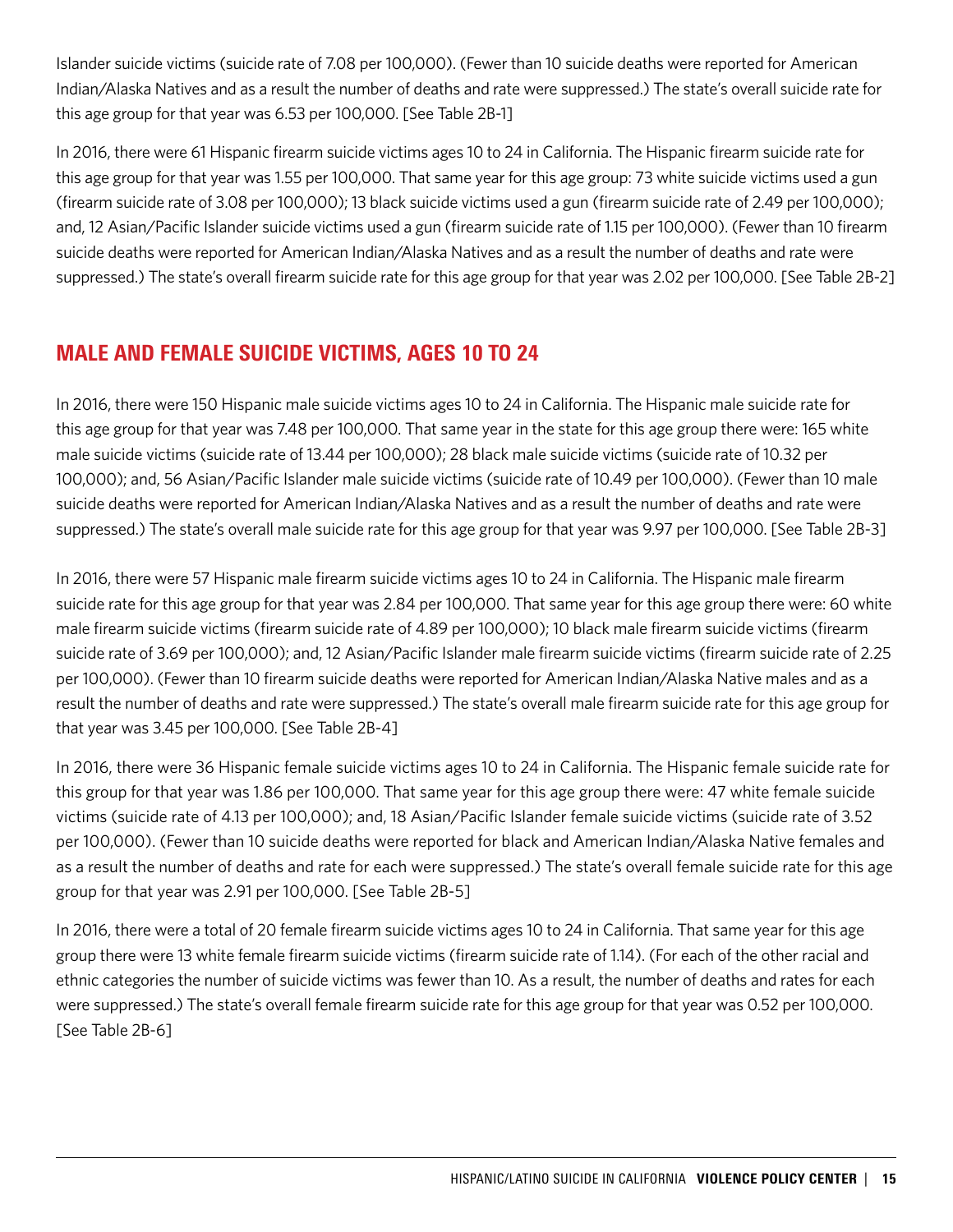## FIGURE 2-4: HISPANIC MALE AND FEMALE SUICIDE VICTIMS AGES 10 TO 24, OVERALL SUICIDE, FIREARM SUICIDE, RATE PER 100,000, AND PERCENTAGE OF SUICIDES INVOLVING GUNS, 1999 TO 2016

| Year         | <b>Hispanic</b><br>Male<br><b>Suicide</b><br><b>Victims</b> | Rate per<br>100,000 | <b>Hispanic</b><br>Male<br><b>Firearm</b><br><b>Suicide</b><br><b>Victims</b> | Rate per<br>100,000 | Percent<br>of<br><b>Suicides</b><br>Involving<br><b>Guns</b> | <b>Hispanic</b><br>Female<br><b>Suicide</b><br><b>Victims</b> | Rate per<br>100,000 | <b>Hispanic</b><br>Female<br><b>Firearm</b><br><b>Suicide</b><br><b>Victims</b> | Rate per<br>100,000 | <b>Percent</b><br>of<br><b>Suicides</b><br>Involving<br><b>Guns</b> |
|--------------|-------------------------------------------------------------|---------------------|-------------------------------------------------------------------------------|---------------------|--------------------------------------------------------------|---------------------------------------------------------------|---------------------|---------------------------------------------------------------------------------|---------------------|---------------------------------------------------------------------|
| 1999         | 86                                                          | 5.57                | 49                                                                            | 3.17                | 57%                                                          | 12                                                            | 0.86                | $\star$                                                                         | $\star$             | $\star$                                                             |
| 2000         | 87                                                          | 5.39                | 40                                                                            | 2.48                | 46%                                                          | 23                                                            | 1.58                | $\star$                                                                         | $\star$             | $\star$                                                             |
| 2001         | 87                                                          | 5.19                | 36                                                                            | 2.15                | 41%                                                          | 17                                                            | 1.12                | $\star$                                                                         | $\star$             | $\star$                                                             |
| 2002         | 80                                                          | 4.62                | 36                                                                            | 2.08                | 45%                                                          | 17                                                            | 1.08                | $\star$                                                                         | $\star$             | $\star$                                                             |
| 2003         | 111                                                         | 6.23                | 50                                                                            | 2.81                | 45%                                                          | 11                                                            | 0.68                | $\star$                                                                         | $\star$             | $\star$                                                             |
| 2004         | 125                                                         | 6.83                | 46                                                                            | 2.51                | 37%                                                          | 33                                                            | 1.97                | $\star$                                                                         | $\star$             | $\star$                                                             |
| 2005         | 115                                                         | 6.16                | 36                                                                            | 1.93                | 31%                                                          | 26                                                            | 1.52                | $\star$                                                                         | $\star$             | $\star$                                                             |
| 2006         | 113                                                         | 5.96                | 43                                                                            | 2.27                | 38%                                                          | 27                                                            | 1.55                | $^{\star}$                                                                      | $\star$             | $\star$                                                             |
| 2007         | 90                                                          | 4.69                | 33                                                                            | 1.72                | 37%                                                          | 27                                                            | 1.52                | $\star$                                                                         | $\star$             | $\star$                                                             |
| 2008         | 104                                                         | 5.34                | 36                                                                            | 1.85                | 35%                                                          | 20                                                            | 1.11                | $\star$                                                                         | $\star$             | $\star$                                                             |
| 2009         | 119                                                         | 6.02                | 46                                                                            | 2.33                | 39%                                                          | 24                                                            | 1.30                | $\star$                                                                         | $\star$             | $\star$                                                             |
| 2010         | 145                                                         | 7.24                | 51                                                                            | 2.55                | 35%                                                          | 37                                                            | 1.98                | $\star$                                                                         | $\star$             | $\star$                                                             |
| 2011         | 130                                                         | 6.47                | 34                                                                            | 1.69                | 26%                                                          | 42                                                            | 2.22                | $\star$                                                                         | $\star$             | $\star$                                                             |
| 2012         | 108                                                         | 5.36                | 34                                                                            | 1.69                | 31%                                                          | 29                                                            | 1.52                | $\star$                                                                         | $\star$             | $\star$                                                             |
| 2013         | 138                                                         | 6.86                | 40                                                                            | 1.99                | 29%                                                          | 36                                                            | 1.88                | $^{\star}$                                                                      | $\star$             | $\star$                                                             |
| 2014         | 123                                                         | 6.10                | 35                                                                            | 1.74                | 28%                                                          | 37                                                            | 1.92                | $\star$                                                                         | $\star$             | $\star$                                                             |
| 2015         | 150                                                         | 7.46                | 45                                                                            | 2.24                | 30%                                                          | 41                                                            | 2.12                | $^{\star}$                                                                      | $\star$             | $\star$                                                             |
| 2016         | 150                                                         | 7.48                | 57                                                                            | 2.84                | 38%                                                          | 36                                                            | 1.86                | $\star$                                                                         | $\star$             | $\star$                                                             |
| <b>Total</b> | 2,061                                                       | 6.09                | 747                                                                           | 2.21                | 36%                                                          | 495                                                           | 1.57                | 67                                                                              | 0.21                | 14%                                                                 |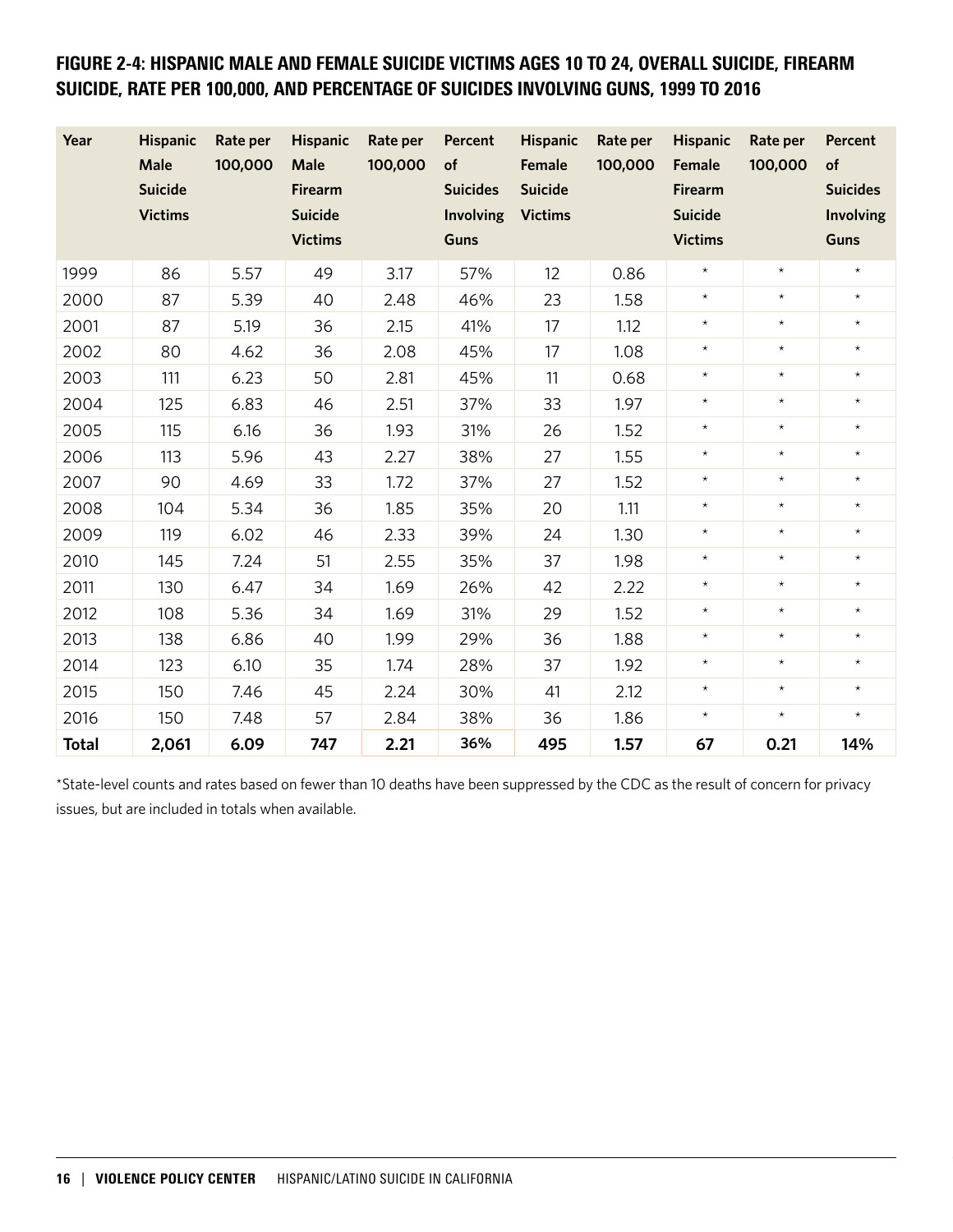# SUICIDE AS A LEADING CAUSE OF DEATH FOR MALES AND FEMALES, AGES 10 TO 24

In 2016, suicide ranked as the third leading cause of death for Hispanics ages 10 to 24 in California (3rd for both Hispanic males and Hispanic females). That same year for this age group, suicide ranked as the: 2nd leading cause of death for whites (2nd for both white males and white females); 3rd leading cause of death for blacks (3rd for black males and 4th for black females); 2nd leading cause of death for Asian/Pacific Islanders (2nd for both Asian/Pacific Islander males and Asian/Pacific Islander females); and, 2nd for American Indian/Alaska Natives (2nd for American Indian/Alaska Native males and 1st for American Indian/Alaska Native females). Statewide for this age group suicide ranked 3rd among all leading causes of death (3rd for males and 2nd for females).

## FIGURE 2-5: RANKING OF SUICIDE AMONG LEADING CAUSES OF DEATH IN CALIFORNIA FOR 2016, AGES 10 TO 24

| Race/Ethnicity                | <b>Suicide, All Means</b> |        |                |  |  |  |  |
|-------------------------------|---------------------------|--------|----------------|--|--|--|--|
|                               | <b>Male</b>               | Female | <b>Overall</b> |  |  |  |  |
| Hispanic                      | 3rd                       | 3rd    | 3rd            |  |  |  |  |
| White                         | 2nd                       | 2nd    | 2nd            |  |  |  |  |
| <b>Black</b>                  | 3rd                       | 4th    | 3rd            |  |  |  |  |
| Asian/Pacific Islander        | 2nd                       | 2nd    | 2nd            |  |  |  |  |
| American Indian/Alaska Native | 2nd                       | 1st    | 2nd            |  |  |  |  |
| Overall                       | 3rd                       | 2nd    | 3rd            |  |  |  |  |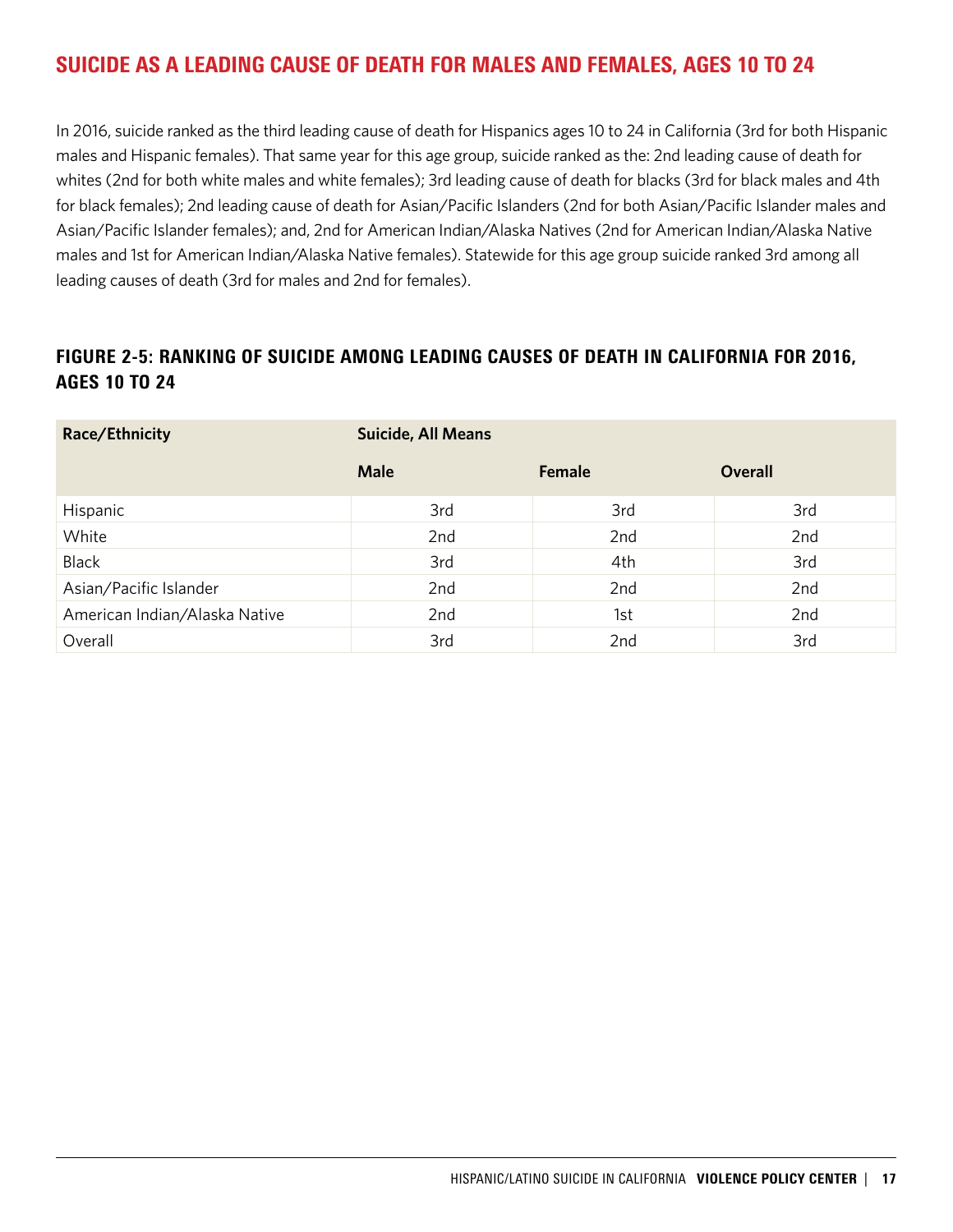# SUICIDE, AGES 10 TO 24—RELATED TABLES

## TABLE 2B-1: SUICIDE IN CALIFORNIA 1999 TO 2016 BY RACE/ETHNICITY, ALL WEAPONS, AGES 10 TO 24, BOTH SEXES

| Year         | <b>Hispanic</b> |      | White         |      | <b>Black</b>  |      | Asian/Pacific<br><b>Islander</b> |      | <b>Alaska Native</b> | American Indian/ Total |               |      |
|--------------|-----------------|------|---------------|------|---------------|------|----------------------------------|------|----------------------|------------------------|---------------|------|
|              | <b>Deaths</b>   | Rate | <b>Deaths</b> | Rate | <b>Deaths</b> | Rate | <b>Deaths</b>                    | Rate | <b>Deaths</b>        | Rate                   | <b>Deaths</b> | Rate |
| 1999         | 98              | 3.33 | 181           | 6.44 | 30            | 5.51 | 42                               | 4.90 | $\star$              | $\star$                | 352           | 4.89 |
| 2000         | 110             | 3.58 | 172           | 5.99 | 28            | 5.01 | 33                               | 3.75 | $\star$              | $\star$                | 344           | 4.62 |
| 2001         | 104             | 3.26 | 181           | 6.20 | 21            | 3.66 | 30                               | 3.29 | $\star$              | $\star$                | 338           | 4.42 |
| 2002         | 97              | 2.94 | 187           | 6.35 | 18            | 3.09 | 41                               | 4.37 | $\star$              | $\star$                | 346           | 4.42 |
| 2003         | 122             | 3.58 | 197           | 6.70 | 24            | 4.07 | 47                               | 4.92 | $\star$              | $\star$                | 394           | 4.96 |
| 2004         | 158             | 4.51 | 217           | 7.40 | 31            | 5.22 | 39                               | 4.03 | $\star$              | $\star$                | 449           | 5.58 |
| 2005         | 141             | 3.94 | 187           | 6.45 | 26            | 4.37 | 29                               | 2.96 | $\star$              | $\star$                | 388           | 4.79 |
| 2006         | 140             | 3.84 | 198           | 6.95 | 28            | 4.72 | 51                               | 5.17 | $\star$              | $\star$                | 424           | 5.22 |
| 2007         | 117             | 3.17 | 176           | 6.27 | 31            | 5.27 | 61                               | 6.13 | $\star$              | $\star$                | 389           | 4.78 |
| 2008         | 124             | 3.30 | 205           | 7.44 | 38            | 6.51 | 39                               | 3.87 | $\star$              | $\star$                | 409           | 5.02 |
| 2009         | 143             | 3.75 | 197           | 7.28 | 30            | 5.18 | 40                               | 3.93 | $\star$              | $\star$                | 418           | 5.12 |
| 2010         | 182             | 4.70 | 195           | 7.32 | 37            | 6.45 | 47                               | 4.58 | $\star$              | $\star$                | 468           | 5.72 |
| 2011         | 172             | 4.40 | 208           | 7.95 | 36            | 6.30 | 40                               | 3.86 | 10                   | 21.53                  | 466           | 5.70 |
| 2012         | 137             | 3.49 | 194           | 7.51 | 38            | 6.71 | 52                               | 4.99 | $\star$              | $\star$                | 432           | 5.29 |
| 2013         | 174             | 4.42 | 214           | 8.44 | 38            | 6.81 | 53                               | 5.08 | $\star$              | $\star$                | 486           | 5.99 |
| 2014         | 160             | 4.06 | 190           | 7.64 | 28            | 5.10 | 61                               | 5.85 | $\star$              | $\star$                | 444           | 5.50 |
| 2015         | 191             | 4.84 | 211           | 8.70 | 32            | 5.98 | 65                               | 6.22 | $\star$              | $\star$                | 506           | 6.33 |
| 2016         | 186             | 4.73 | 212           | 8.96 | 37            | 7.08 | 74                               | 7.08 | $\star$              | $\star$                | 517           | 6.53 |
| <b>Total</b> | 2,556           | 3.91 | 3,522         | 7.17 | 551           | 5.37 | 844                              | 4.75 | 91                   | 10.11                  | 7,570         | 5.28 |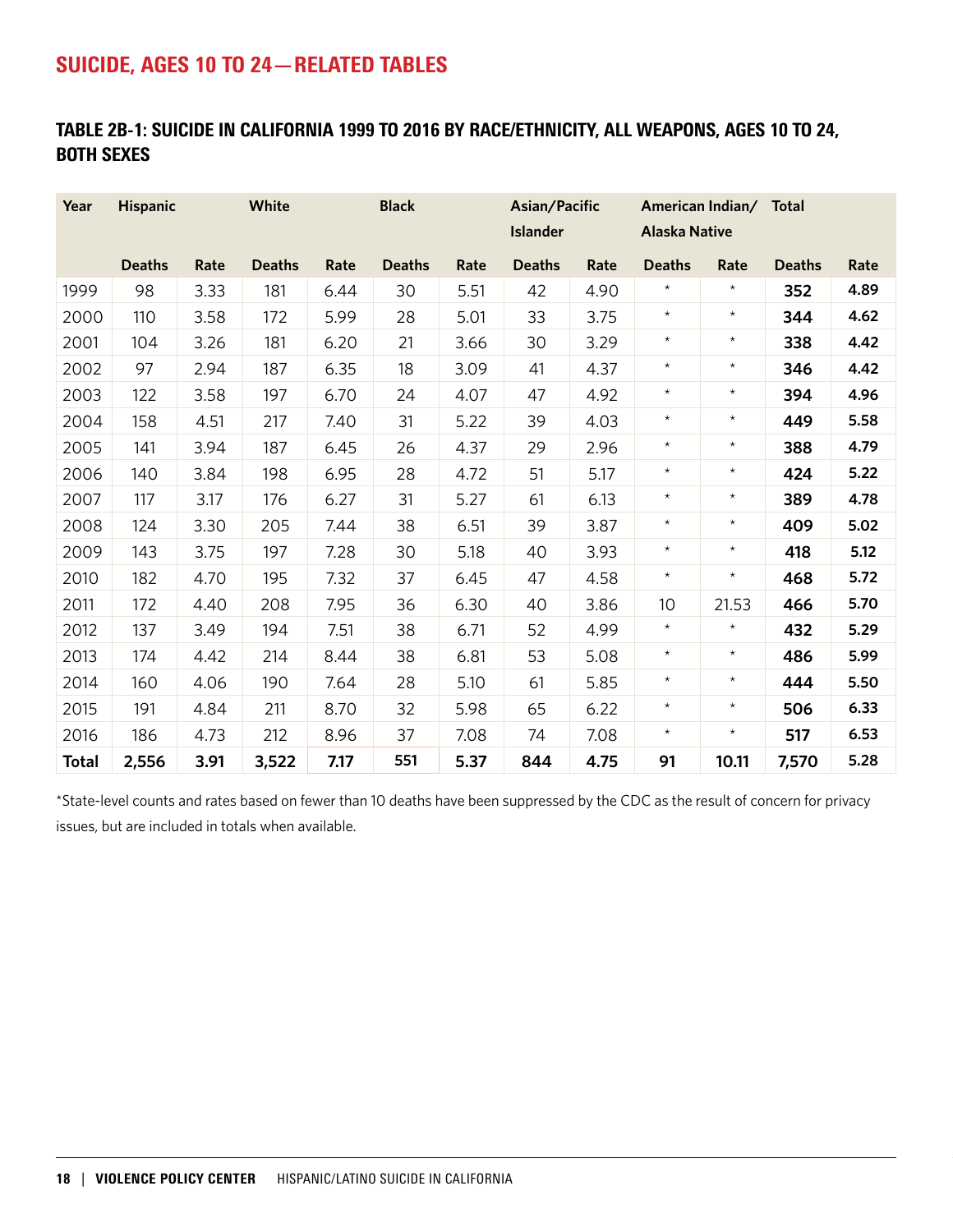## TABLE 2B-2: FIREARM SUICIDE IN CALIFORNIA 1999 TO 2016 BY RACE/ETHNICITY, AGES 10 TO 24, BOTH SEXES

| Year         | <b>Hispanic</b> |      | White         |      | <b>Black</b>  |            | Asian/Pacific<br><b>Islander</b> |            | American Indian/<br><b>Alaska Native</b> |            | <b>Total</b>  |      |
|--------------|-----------------|------|---------------|------|---------------|------------|----------------------------------|------------|------------------------------------------|------------|---------------|------|
|              | <b>Deaths</b>   | Rate | <b>Deaths</b> | Rate | <b>Deaths</b> | Rate       | <b>Deaths</b>                    | Rate       | <b>Deaths</b>                            | Rate       | <b>Deaths</b> | Rate |
| 1999         | 56              | 1.90 | 81            | 2.88 | 19            | 3.49       | 17                               | 1.98       | $\star$                                  | $^{\star}$ | 174           | 2.42 |
| 2000         | 46              | 1.50 | 82            | 2.85 | 13            | 2.33       | 13                               | 1.48       | $\star$                                  | $\star$    | 155           | 2.08 |
| 2001         | 41              | 1.28 | 75            | 2.57 | 15            | 2.62       | 11                               | 1.21       | $\star$                                  | $\star$    | 143           | 1.87 |
| 2002         | 40              | 1.21 | 72            | 2.45 | $\star$       | $^\star$   | 15                               | 1.60       | $\star$                                  | $^{\star}$ | 137           | 1.75 |
| 2003         | 52              | 1.53 | 86            | 2.92 | 13            | 2.21       | 13                               | 1.36       | $\star$                                  | $\star$    | 166           | 2.09 |
| 2004         | 52              | 1.48 | 71            | 2.42 | $\star$       | $\star$    | $\star$                          | $\star$    | $\star$                                  | $\star$    | 142           | 1.76 |
| 2005         | 38              | 1.06 | 75            | 2.59 | 17            | 2.86       | $^{\star}$                       | $^{\star}$ | $\star$                                  | $^{\star}$ | 136           | 1.68 |
| 2006         | 44              | 1.21 | 74            | 2.60 | $\star$       | $\star$    | 19                               | 1.93       | $\star$                                  | $\star$    | 148           | 1.82 |
| 2007         | 37              | 1.00 | 62            | 2.21 | 15            | 2.55       | 17                               | 1.71       | $\star$                                  | $\star$    | 132           | 1.62 |
| 2008         | 39              | 1.04 | 78            | 2.83 | 11            | 1.88       | $\star$                          | $\star$    | $\star$                                  | $^{\star}$ | 134           | 1.64 |
| 2009         | 50              | 1.31 | 76            | 2.81 | 14            | 2.42       | $\star$                          | $\star$    | $\star$                                  | $\star$    | 151           | 1.85 |
| 2010         | 55              | 1.42 | 68            | 2.55 | 10            | 1.74       | 13                               | 1.27       | $\star$                                  | $\star$    | 148           | 1.81 |
| 2011         | 36              | 0.92 | 72            | 2.75 | $\star$       | $\star$    | $\star$                          | $\star$    | $\star$                                  | $\star$    | 126           | 1.54 |
| 2012         | 37              | 0.94 | 70            | 2.71 | $\star$       | $^{\star}$ | 11                               | 1.06       | $\star$                                  | $\star$    | 128           | 1.57 |
| 2013         | 43              | 1.09 | 78            | 3.08 | 13            | 2.33       | $\star$                          | $\star$    | $\star$                                  | $\star$    | 142           | 1.75 |
| 2014         | 37              | 0.94 | 51            | 2.05 | $\star$       | $\star$    | 13                               | 1.25       | $\star$                                  | $\star$    | 110           | 1.36 |
| 2015         | 50              | 1.27 | 64            | 2.64 | 10            | 1.87       | 24                               | 2.30       | $^{\star}$                               | $^{\star}$ | 149           | 1.86 |
| 2016         | 61              | 1.55 | 73            | 3.08 | 13            | 2.49       | 12                               | 1.15       | $\star$                                  | $\star$    | 160           | 2.02 |
| <b>Total</b> | 814             | 1.25 | 1,308         | 2.66 | 212           | 2.07       | 218                              | 1.23       | 28                                       | 3.11       | 2,581         | 1.80 |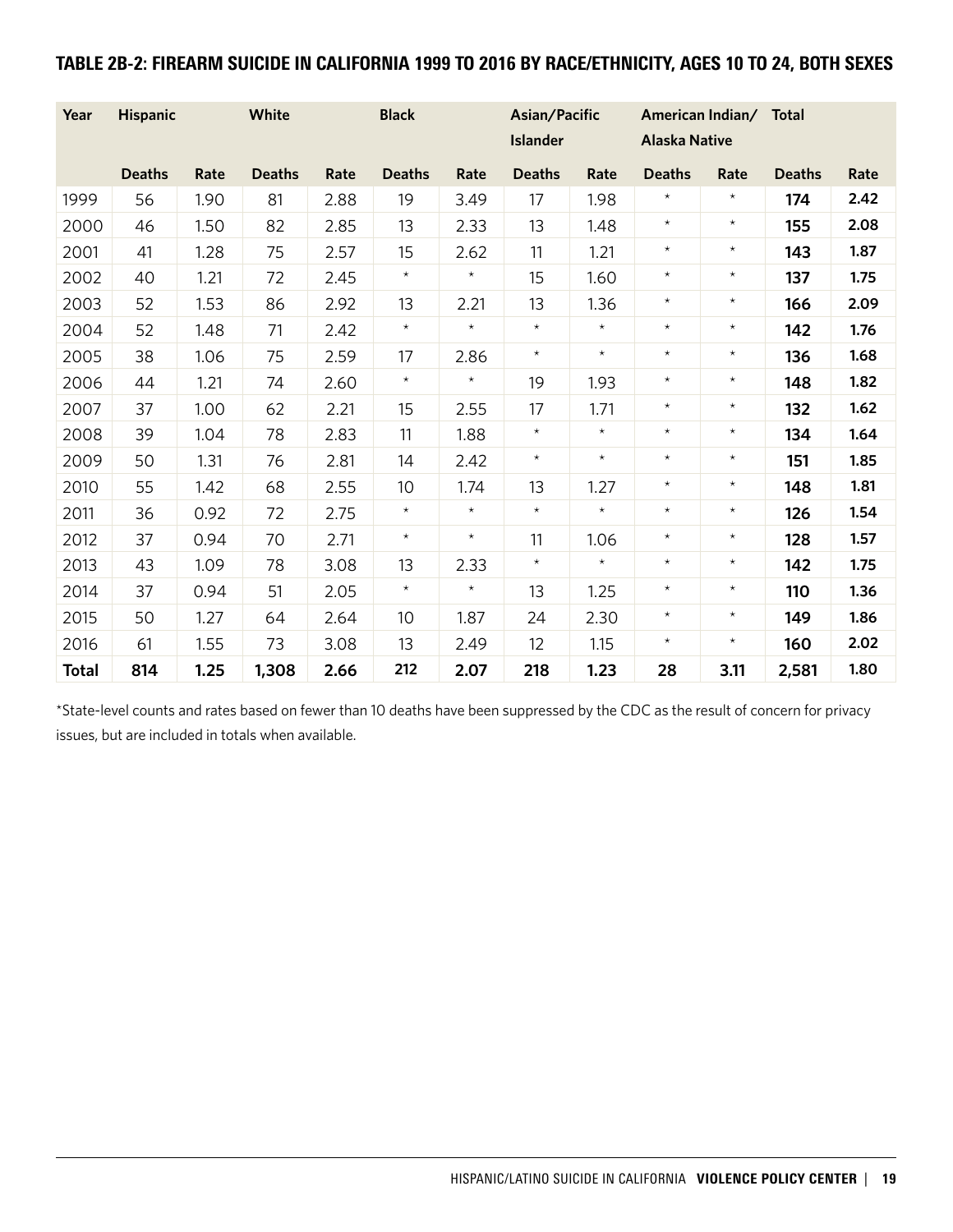# TABLE 2B-3: MALE SUICIDE VICTIMS IN CALIFORNIA 1999 – 2016 BY RACE/ETHNICITY, ALL WEAPONS, AGES 10 TO 24

| Year         | <b>Hispanic</b> |      | White         |       | <b>Black</b>  |       | Asian/Pacific<br><b>Islander</b> |       | <b>Alaska Native</b> | American Indian/ Total |               |      |
|--------------|-----------------|------|---------------|-------|---------------|-------|----------------------------------|-------|----------------------|------------------------|---------------|------|
|              | <b>Deaths</b>   | Rate | <b>Deaths</b> | Rate  | <b>Deaths</b> | Rate  | <b>Deaths</b>                    | Rate  | <b>Deaths</b>        | Rate                   | <b>Deaths</b> | Rate |
| 1999         | 86              | 5.57 | 151           | 10.42 | 25            | 8.99  | 33                               | 7.56  | $\star$              | $^{\star}$             | 296           | 7.92 |
| 2000         | 87              | 5.39 | 146           | 9.86  | 24            | 8.40  | 24                               | 5.36  | $\star$              | $\star$                | 282           | 7.31 |
| 2001         | 87              | 5.19 | 156           | 10.37 | 19            | 6.47  | 24                               | 5.17  | $\star$              | $^{\star}$             | 288           | 7.26 |
| 2002         | 80              | 4.62 | 145           | 9.57  | 14            | 4.69  | 34                               | 7.13  | $\star$              | $\star$                | 276           | 6.81 |
| 2003         | 111             | 6.23 | 154           | 10.22 | 21            | 6.97  | 35                               | 7.19  | $^\star$             | $^{\star}$             | 325           | 7.92 |
| 2004         | 125             | 6.83 | 167           | 11.08 | 23            | 7.55  | 31                               | 6.27  | $\star$              | $^{\star}$             | 349           | 8.38 |
| 2005         | 115             | 6.16 | 152           | 10.16 | 25            | 8.17  | 21                               | 4.20  | $\star$              | $\star$                | 316           | 7.53 |
| 2006         | 113             | 5.96 | 171           | 11.62 | 19            | 6.23  | 43                               | 8.53  | $\star$              | $^{\star}$             | 350           | 8.33 |
| 2007         | 90              | 4.69 | 154           | 10.61 | 26            | 8.58  | 45                               | 8.83  | $\star$              | $^{\star}$             | 319           | 7.58 |
| 2008         | 104             | 5.34 | 162           | 11.37 | 27            | 9.00  | 22                               | 4.26  | $\star$              | $\star$                | 317           | 7.52 |
| 2009         | 119             | 6.02 | 156           | 11.14 | 19            | 6.39  | 27                               | 5.19  | $\star$              | $^{\star}$             | 327           | 7.75 |
| 2010         | 145             | 7.24 | 158           | 11.48 | 26            | 8.83  | 33                               | 6.28  | $\star$              | $^{\star}$             | 366           | 8.67 |
| 2011         | 130             | 6.47 | 166           | 12.27 | 28            | 9.55  | 29                               | 5.47  | $\star$              | $\star$                | 361           | 8.57 |
| 2012         | 108             | 5.36 | 152           | 11.38 | 26            | 8.92  | 35                               | 6.57  | $\star$              | $^{\star}$             | 329           | 7.84 |
| 2013         | 138             | 6.86 | 160           | 12.20 | 33            | 11.47 | 41                               | 7.68  | $\star$              | $\star$                | 375           | 9.00 |
| 2014         | 123             | 6.10 | 153           | 11.88 | 22            | 7.76  | 43                               | 8.06  | $\star$              | $\star$                | 346           | 8.35 |
| 2015         | 150             | 7.46 | 166           | 13.20 | 21            | 7.56  | 53                               | 9.93  | $\star$              | $^{\star}$             | 396           | 9.65 |
| 2016         | 150             | 7.48 | 165           | 13.44 | 28            | 10.32 | 56                               | 10.49 | $\star$              | $^{\star}$             | 405           | 9.97 |
| <b>Total</b> | 2,061           | 6.09 | 2,834         | 11.18 | 426           | 8.08  | 629                              | 6.93  | 69                   | 15.07                  | 6,023         | 8.14 |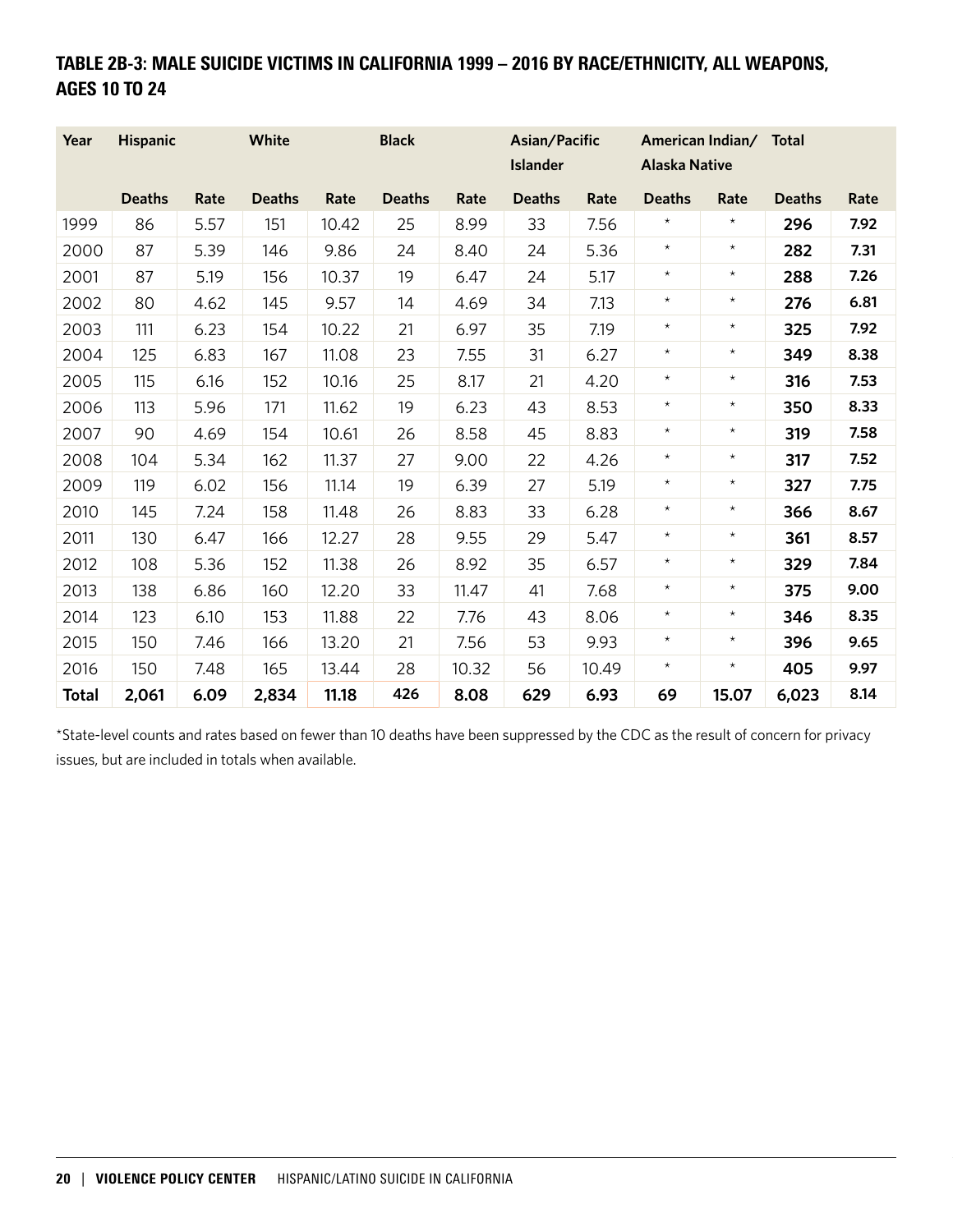# TABLE 2B-4: MALE VICTIMS OF FIREARM SUICIDE IN CALIFORNIA 1999 TO 2016 BY RACE/ETHNICITY, AGES 10 TO 24

| Year         | <b>Hispanic</b> |      | White         |      | <b>Black</b>  |         | Asian/Pacific<br><b>Islander</b> |         | <b>Alaska Native</b> | American Indian/ Total |               |      |
|--------------|-----------------|------|---------------|------|---------------|---------|----------------------------------|---------|----------------------|------------------------|---------------|------|
|              | <b>Deaths</b>   | Rate | <b>Deaths</b> | Rate | <b>Deaths</b> | Rate    | <b>Deaths</b>                    | Rate    | <b>Deaths</b>        | Rate                   | <b>Deaths</b> | Rate |
| 1999         | 49              | 3.17 | 70            | 4.83 | 17            | 6.11    | 17                               | 3.89    | $^\star$             | $\star$                | 154           | 4.12 |
| 2000         | 40              | 2.48 | 76            | 5.13 | 12            | 4.20    | 10                               | 2.23    | $^{\star}$           | $\star$                | 139           | 3.60 |
| 2001         | 36              | 2.15 | 67            | 4.45 | 14            | 4.77    | 10                               | 2.15    | $\star$              | $\star$                | 128           | 3.23 |
| 2002         | 36              | 2.08 | 58            | 3.83 | $\star$       | $\star$ | 13                               | 2.73    | $^{\star}$           | $^{\star}$             | 117           | 2.89 |
| 2003         | 50              | 2.81 | 74            | 4.91 | 12            | 3.98    | 11                               | 2.26    | $^{\star}$           | $\star$                | 149           | 3.63 |
| 2004         | 46              | 2.51 | 62            | 4.12 | $\star$       | $\star$ | $\star$                          | $\star$ | $^{\star}$           | $\star$                | 124           | 2.98 |
| 2005         | 36              | 1.93 | 67            | 4.48 | 17            | 5.56    | $\star$                          | $\star$ | $\star$              | $\star$                | 126           | 3.00 |
| 2006         | 43              | 2.27 | 69            | 4.69 | $\star$       | $\star$ | 17                               | 3.37    | $\star$              | $^\star$               | 137           | 3.26 |
| 2007         | 33              | 1.72 | 57            | 3.93 | 14            | 4.62    | 16                               | 3.14    | $\star$              | $\star$                | 121           | 2.87 |
| 2008         | 36              | 1.85 | 72            | 5.05 | $\star$       | $\star$ | $\star$                          | $\star$ | $\star$              | $\star$                | 122           | 2.90 |
| 2009         | 46              | 2.33 | 74            | 5.28 | 11            | 3.70    | $\star$                          | $\star$ | $^{\star}$           | $^{\star}$             | 140           | 3.32 |
| 2010         | 51              | 2.55 | 67            | 4.87 | $\star$       | $\star$ | 11                               | 2.09    | $\star$              | $\star$                | 139           | 3.29 |
| 2011         | 34              | 1.69 | 66            | 4.88 | $\star$       | $\star$ | $\star$                          | $\star$ | $^{\star}$           | $\star$                | 116           | 2.75 |
| 2012         | 34              | 1.69 | 63            | 4.72 | $\star$       | $\star$ | 10                               | 1.88    | $\star$              | $\star$                | 116           | 2.76 |
| 2013         | 40              | 1.99 | 64            | 4.88 | 13            | 4.52    | $\star$                          | $\star$ | $^{\star}$           | $\star$                | 123           | 2.95 |
| 2014         | 35              | 1.74 | 48            | 3.73 | $\star$       | $\star$ | 13                               | 2.44    | $\star$              | $\star$                | 105           | 2.53 |
| 2015         | 45              | 2.24 | 54            | 4.29 | $\star$       | $\star$ | 23                               | 4.31    | $\star$              | $\star$                | 132           | 3.22 |
| 2016         | 57              | 2.84 | 60            | 4.89 | 10            | 3.69    | 12                               | 2.25    | $\star$              | $\star$                | 140           | 3.45 |
| <b>Total</b> | 747             | 2.21 | 1,168         | 4.61 | 188           | 3.57    | 199                              | 2.19    | 25                   | 5.46                   | 2,328         | 3.14 |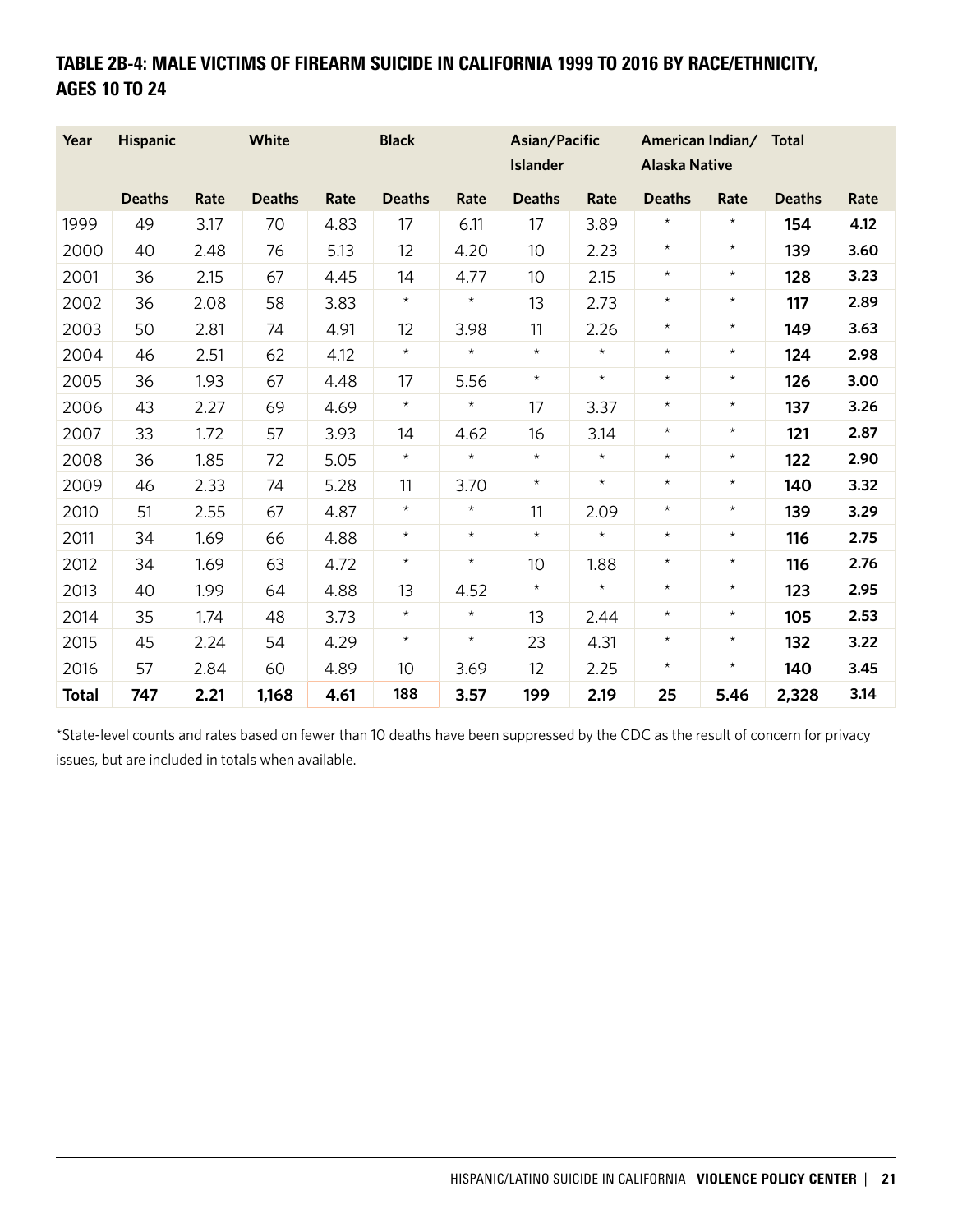# TABLE 2B-5: FEMALE SUICIDE VICTIMS IN CALIFORNIA 1999 TO 2016 BY RACE/ETHNICITY, ALL WEAPONS, AGES 10 TO 24

| Year         | <b>Hispanic</b> |      | White         |      | <b>Black</b>  |            | Asian/Pacific<br><b>Islander</b> |         | <b>Alaska Native</b> | American Indian/ | <b>Total</b>  |      |
|--------------|-----------------|------|---------------|------|---------------|------------|----------------------------------|---------|----------------------|------------------|---------------|------|
|              | <b>Deaths</b>   | Rate | <b>Deaths</b> | Rate | <b>Deaths</b> | Rate       | <b>Deaths</b>                    | Rate    | <b>Deaths</b>        | Rate             | <b>Deaths</b> | Rate |
| 1999         | 12              | 0.86 | 30            | 2.20 | $^\star$      | $^\star$   | $\star$                          | $\star$ | $\star$              | $^\star$         | 56            | 1.61 |
| 2000         | 23              | 1.58 | 26            | 1.87 | $\star$       | $\star$    | $\star$                          | $\star$ | $\star$              | $^{\star}$       | 62            | 1.73 |
| 2001         | 17              | 1.12 | 25            | 1.76 | $\star$       | $\star$    | $\star$                          | $\star$ | $\star$              | $\star$          | 50            | 1.36 |
| 2002         | 17              | 1.08 | 42            | 2.94 | $\star$       | $^{\star}$ | $^{\star}$                       | $\star$ | $\star$              | $^{\star}$       | 70            | 1.86 |
| 2003         | 11              | 0.68 | 43            | 3.00 | $\star$       | $\star$    | 12                               | 2.55    | $\star$              | $^{\star}$       | 69            | 1.80 |
| 2004         | 33              | 1.97 | 50            | 3.51 | $\star$       | $\star$    | $\star$                          | $\star$ | $\star$              | $\star$          | 100           | 2.57 |
| 2005         | 26              | 1.52 | 35            | 2.49 | $\star$       | $^{\star}$ | $\star$                          | $\star$ | $\star$              | $\star$          | 72            | 1.84 |
| 2006         | 27              | 1.55 | 27            | 1.96 | $\star$       | $\star$    | $\star$                          | $\star$ | $\star$              | $^{\star}$       | 74            | 1.89 |
| 2007         | 27              | 1.52 | 22            | 1.62 | $\star$       | $^{\star}$ | 16                               | 3.29    | $\star$              | $\star$          | 70            | 1.78 |
| 2008         | 20              | 1.11 | 43            | 3.23 | 11            | 3.88       | 17                               | 3.46    | $\star$              | $\star$          | 92            | 2.34 |
| 2009         | 24              | 1.30 | 41            | 3.14 | 11            | 3.90       | 13                               | 2.62    | $\star$              | $\star$          | 91            | 2.30 |
| 2010         | 37              | 1.98 | 37            | 2.88 | 11            | 3.93       | 14                               | 2.79    | $\star$              | $\star$          | 102           | 2.58 |
| 2011         | 42              | 2.22 | 42            | 3.32 | $\star$       | $\star$    | 11                               | 2.17    | $\star$              | $\star$          | 105           | 2.65 |
| 2012         | 29              | 1.52 | 42            | 3.37 | 12            | 4.36       | 17                               | 3.34    | $\star$              | $^{\star}$       | 103           | 2.60 |
| 2013         | 36              | 1.88 | 54            | 4.41 | $\star$       | $\star$    | 12                               | 2.35    | $\star$              | $\star$          | 111           | 2.81 |
| 2014         | 37              | 1.92 | 37            | 3.09 | $\star$       | $\star$    | 18                               | 3.53    | $\star$              | $\star$          | 98            | 2.50 |
| 2015         | 41              | 2.12 | 45            | 3.85 | 11            | 4.27       | 12                               | 2.35    | $\star$              | $^{\star}$       | 110           | 2.83 |
| 2016         | 36              | 1.86 | 47            | 4.13 | $\star$       | $\star$    | 18                               | 3.52    | $\star$              | $\star$          | 112           | 2.91 |
| <b>Total</b> | 495             | 1.57 | 688           | 2.90 | 125           | 2.51       | 215                              | 2.47    | 22                   | 4.97             | 1,547         | 2.23 |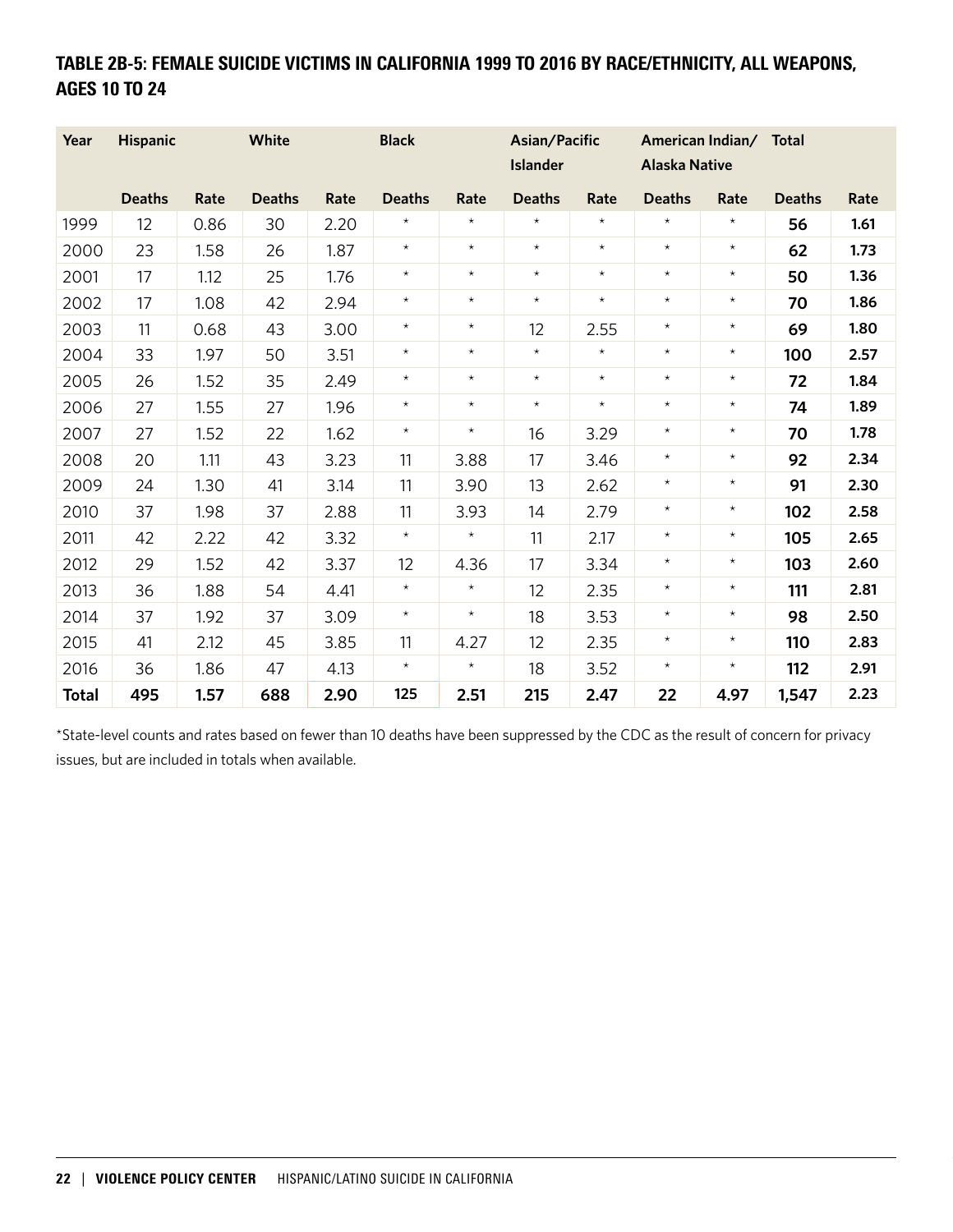# TABLE 2B-6: FEMALE VICTIMS OF FIREARM SUICIDE IN CALIFORNIA 1999 TO 2016 BY RACE/ETHNICITY, AGES 10 TO 24

| Year         | <b>Hispanic</b> |         | White         |         | <b>Black</b>  |         | Asian/Pacific<br><b>Islander</b> |         | <b>Alaska Native</b> | American Indian/ | <b>Total</b>  |         |
|--------------|-----------------|---------|---------------|---------|---------------|---------|----------------------------------|---------|----------------------|------------------|---------------|---------|
|              | <b>Deaths</b>   | Rate    | <b>Deaths</b> | Rate    | <b>Deaths</b> | Rate    | <b>Deaths</b>                    | Rate    | <b>Deaths</b>        | Rate             | <b>Deaths</b> | Rate    |
| 1999         | $^{\star}$      | $\star$ | 11            | 0.81    | $\star$       | $\star$ | $\star$                          | $\star$ | $\star$              | $\star$          | 20            | 0.58    |
| 2000         | $\star$         | $\star$ | $\star$       | $\star$ | $\star$       | $\star$ | $\star$                          | $\star$ | $\star$              | $\star$          | 16            | 0.45    |
| 2001         | $\star$         | $\star$ | $\star$       | $\star$ | $\star$       | $\star$ | $\star$                          | $\star$ | $\star$              | $\star$          | 15            | 0.41    |
| 2002         | $^{\star}$      | $\star$ | 14            | 0.98    | $\star$       | $\star$ | $^{\star}$                       | $\star$ | $\star$              | $\star$          | 20            | 0.53    |
| 2003         | $^{\star}$      | $\star$ | 12            | 0.84    | $\star$       | $\star$ | $\star$                          | $\star$ | $\star$              | $\star$          | 17            | 0.44    |
| 2004         | $^{\star}$      | $\star$ | $\star$       | $\star$ | $\star$       | $\star$ | $\star$                          | $\star$ | $\star$              | $\star$          | 18            | 0.46    |
| 2005         | $\star$         | $\star$ | $\star$       | $\star$ | $\star$       | $\star$ | $^{\star}$                       | $\star$ | $\star$              | $\star$          | 10            | 0.26    |
| 2006         | $^{\star}$      | $\star$ | $\star$       | $\star$ | $\star$       | $\star$ | $\star$                          | $\star$ | $\star$              | $\star$          | 11            | 0.28    |
| 2007         | $\star$         | $\star$ | $\star$       | $\star$ | $\star$       | $\star$ | $\star$                          | $\star$ | $\star$              | $^{\star}$       | 11            | 0.28    |
| 2008         | $\star$         | $\star$ | $\star$       | $\star$ | $\star$       | $\star$ | $\star$                          | $\star$ | $\star$              | $\star$          | 12            | 0.30    |
| 2009         | $\star$         | $\star$ | $\star$       | $\star$ | $\star$       | $\star$ | $\star$                          | $\star$ | $\star$              | $^{\star}$       | 11            | 0.28    |
| 2010         | $\star$         | $\star$ | $\star$       | $\star$ | $\star$       | $\star$ | $\star$                          | $\star$ | $\star$              | $\star$          | $\star$       | $\star$ |
| 2011         | $\star$         | $\star$ | $\star$       | $\star$ | $\star$       | $\star$ | $\star$                          | $\star$ | $\star$              | $\star$          | 10            | 0.25    |
| 2012         | $\star$         | $\star$ | $\star$       | $\star$ | $\star$       | $\star$ | $\star$                          | $\star$ | $\star$              | $^{\star}$       | 12            | 0.30    |
| 2013         | $\star$         | $\star$ | 14            | 1.14    | $\star$       | $\star$ | $\star$                          | $\star$ | $\star$              | $^{\star}$       | 19            | 0.48    |
| 2014         | $\star$         | $\star$ | $\star$       | $\star$ | $\star$       | $\star$ | $\star$                          | $\star$ | $\star$              | $\star$          | $\star$       | $\star$ |
| 2015         | $\star$         | $\star$ | 10            | 0.86    | $\star$       | $\star$ | $\star$                          | $\star$ | $\star$              | $\star$          | 17            | 0.44    |
| 2016         | $\star$         | $\star$ | 13            | 1.14    | $\star$       | $\star$ | $\star$                          | $\star$ | $\star$              | $\star$          | 20            | 0.52    |
| <b>Total</b> | 67              | 0.21    | 140           | 0.59    | 24            | 0.48    | 19                               | 0.22    | $\star$              | $\star$          | 253           | 0.36    |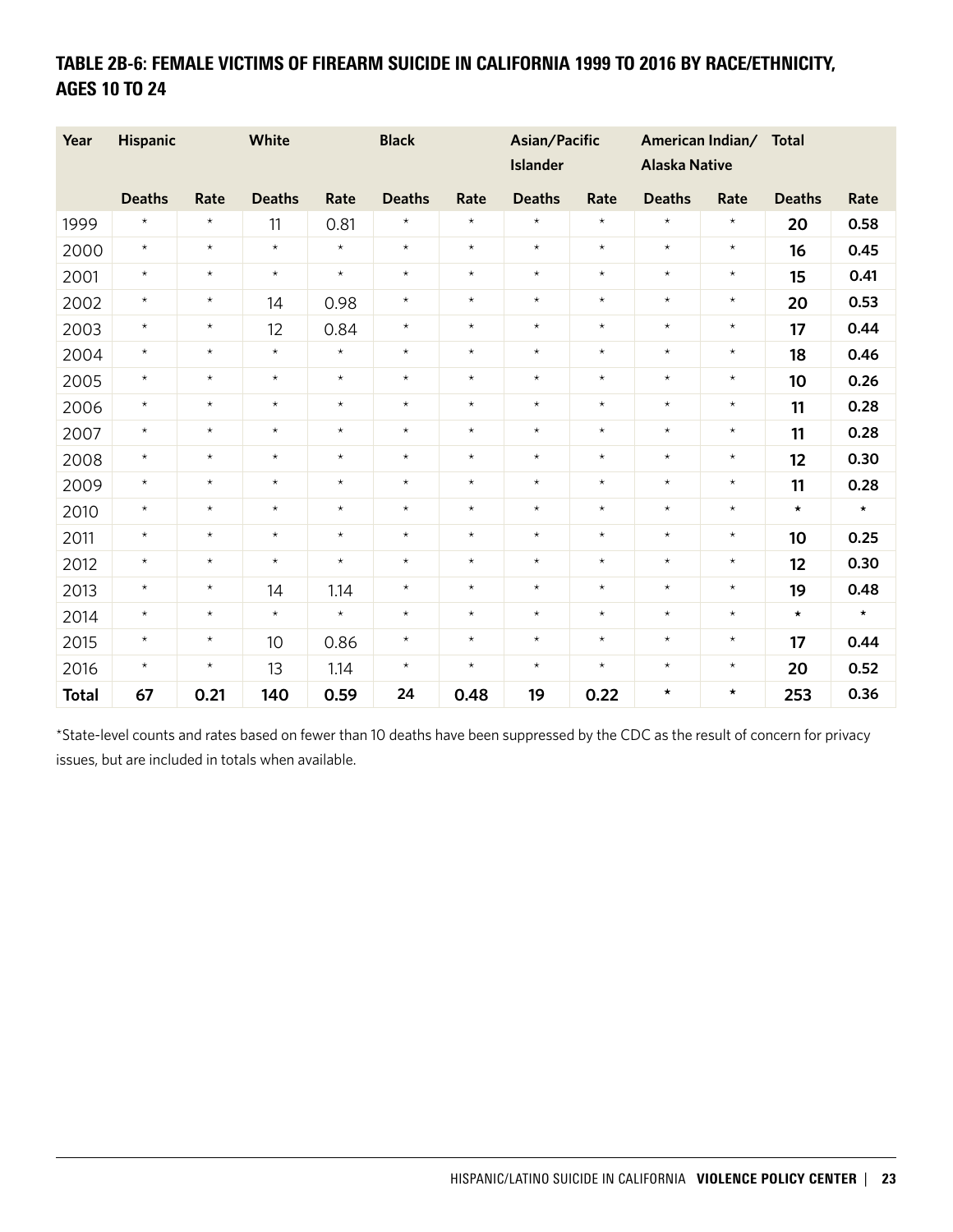# APPENDIX: CALIFORNIA COUNTY LEVEL HISPANIC SUICIDE DATA

### HISPANIC SUICIDE VICTIMS IN CALIFORNIA, BY COUNTY, ALL WEAPONS, 2016

| <b>County</b>  | <b>Deaths</b>   | Rate  |
|----------------|-----------------|-------|
| Alameda        | 16              | 4.31  |
| Contra Costa   | 25              | 8.66  |
| Fresno         | 36              | 6.96  |
| Kern           | 34              | 7.27  |
| Los Angeles    | 249             | 5.06  |
| Merced         | 11              | 6.95  |
| Monterey       | 11              | 4.33  |
| Orange         | 48              | 4.42  |
| Riverside      | 68              | 5.88  |
| Sacramento     | 27              | 7.77  |
| San Bernardino | 67              | 5.93  |
| San Diego      | 58              | 5.21  |
| San Francisco  | 15              | 11.32 |
| San Joaquin    | 15              | 4.96  |
| Santa Barbara  | 14              | 6.95  |
| Santa Clara    | 23              | 4.62  |
| Solano         | 10 <sup>°</sup> | 8.68  |
| Tulare         | 20              | 6.78  |
| Ventura        | 16              | 4.43  |
| <b>Total</b>   | 848             | 5.55  |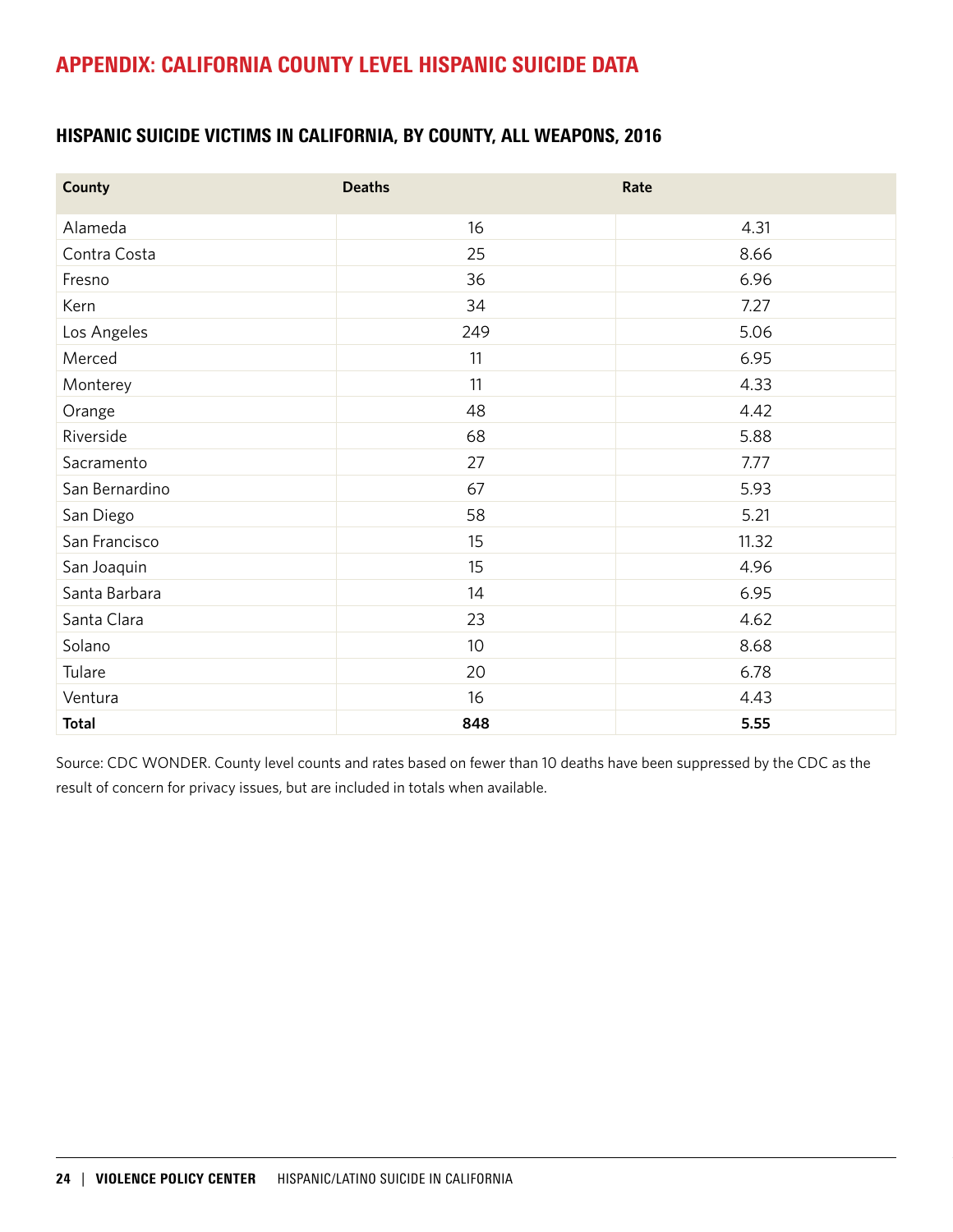### HISPANIC FIREARM SUICIDE VICTIMS IN CALIFORNIA, BY COUNTY, 2016

| County         | <b>Deaths</b> | Rate |
|----------------|---------------|------|
| Los Angeles    | 71            | 1.44 |
| Orange         | 12            | 1.10 |
| Riverside      | 17            | 1.47 |
| San Bernardino | 27            | 2.39 |
| San Diego      | 15            | 1.35 |
| <b>Total</b>   | 231           | 1.51 |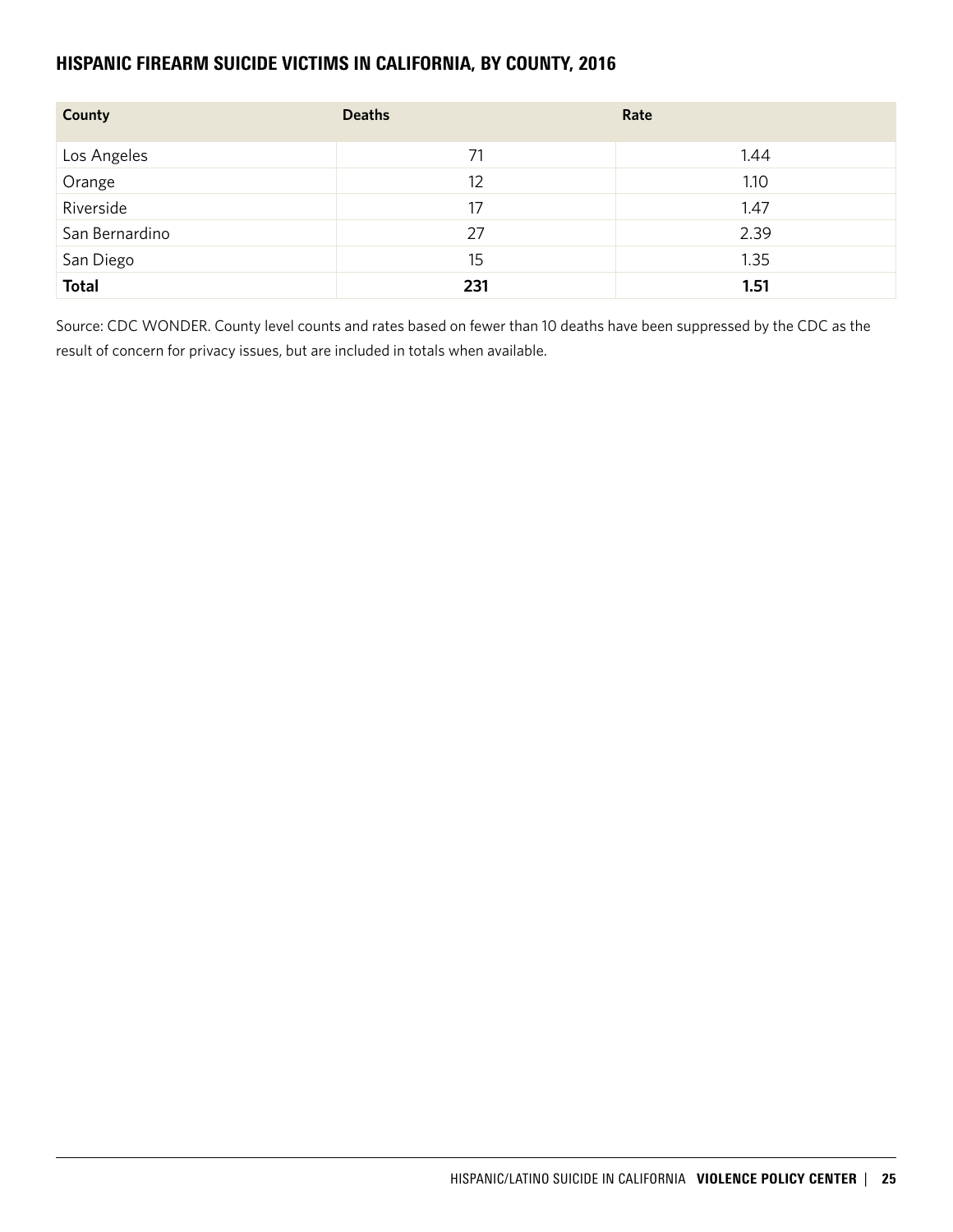#### HISPANIC SUICIDE VICTIMS IN CALIFORNIA, BY COUNTY, ALL WEAPONS, 1999 TO 2016

| <b>County</b>   | <b>Deaths</b> | Rate |
|-----------------|---------------|------|
| Alameda         | 255           | 4.41 |
| <b>Butte</b>    | 28            | 5.40 |
| Colusa          | 10            | 5.12 |
| Contra Costa    | 218           | 5.22 |
| El Dorado       | 19            | 5.35 |
| Fresno          | 393           | 5.00 |
| Humboldt        | 18            | 8.43 |
| Imperial        | 107           | 4.64 |
| Kern            | 329           | 4.97 |
| Kings           | 57            | 4.44 |
| Lake            | 12            | 6.67 |
| Los Angeles     | 3,308         | 3.99 |
| Madera          | 59            | 4.47 |
| Marin           | 34            | 5.42 |
| Mendocino       | 30            | 9.21 |
| Merced          | 113           | 4.83 |
| Monterey        | 143           | 3.62 |
| Napa            | 27            | 3.77 |
| Nevada          | 10            | 7.42 |
| Orange          | 592           | 3.36 |
| Placer          | 45            | 6.37 |
| Riverside       | 715           | 4.53 |
| Sacramento      | 295           | 5.90 |
| San Benito      | 25            | 4.64 |
| San Bernardino  | 808           | 4.89 |
| San Diego       | 757           | 4.52 |
| San Francisco   | 156           | 7.35 |
| San Joaquin     | 190           | 4.34 |
| San Luis Obispo | 58            | 6.23 |
| San Mateo       | 126           | 4.08 |
| Santa Barbara   | 127           | 4.19 |
| Santa Clara     | 347           | 4.27 |
| Santa Cruz      | 60            | 4.21 |
| Shasta          | 19            | 7.75 |
| Solano          | 117           | 7.01 |
| Sonoma          | 80            | 4.10 |
| Stanislaus      | 158           | 4.42 |
| Sutter          | 19            | 4.33 |
| Tulare          | 222           | 5.05 |
| Ventura         | 245           | 4.39 |
| Yolo            | 40            | 3.95 |
| Yuba            | 12            | 4.15 |
| <b>Total</b>    | 10,445        | 4.39 |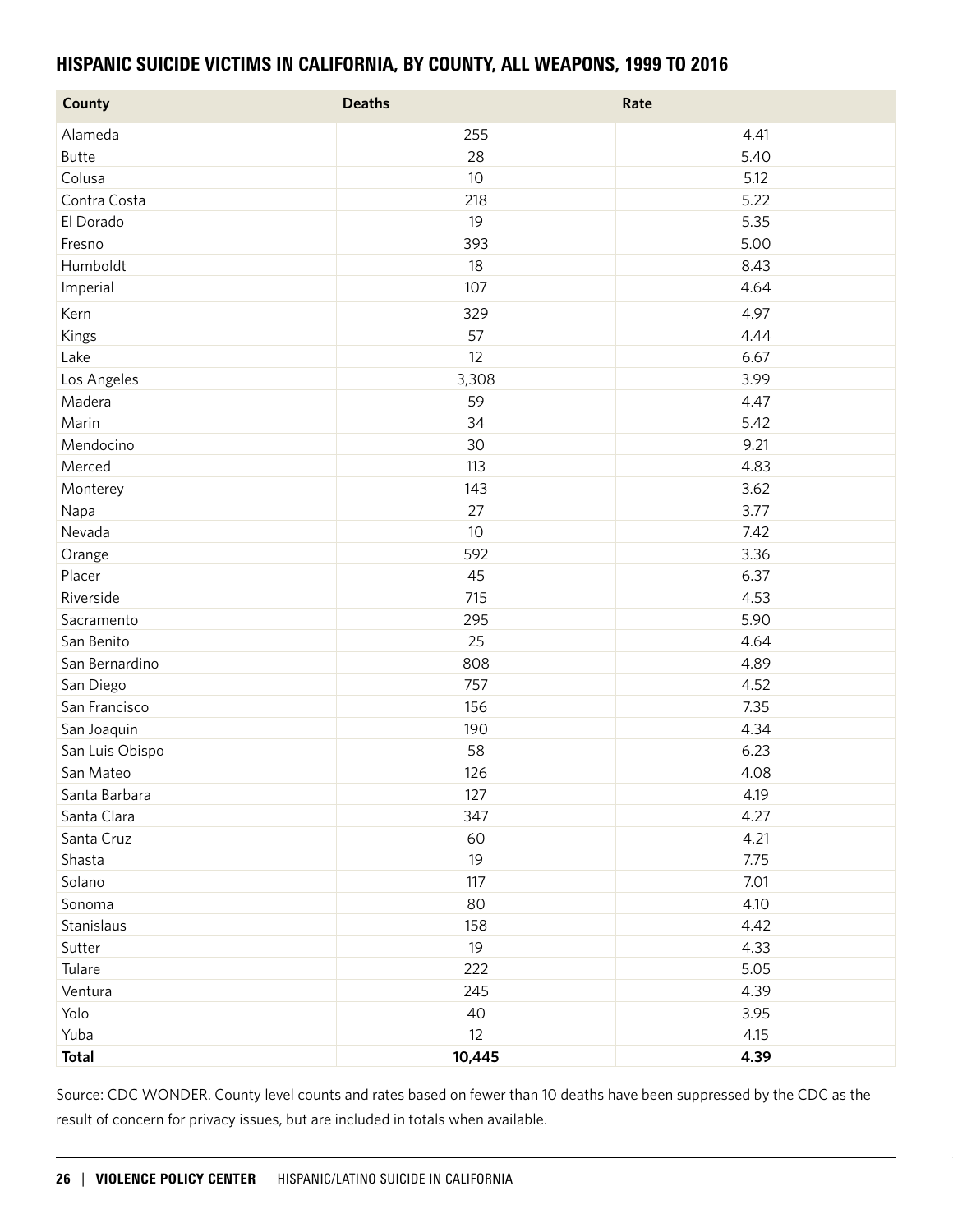#### HISPANIC SUICIDE VICTIMS IN CALIFORNIA, BY COUNTY, ALL WEAPONS, 1999 TO 2016, RANKED BY RATE

| Rank           | <b>County</b>                  | <b>Deaths</b> | Rate |
|----------------|--------------------------------|---------------|------|
| $\mathbf{1}$   | Mendocino                      | 30            | 9.21 |
| $\overline{2}$ | Humboldt                       | 18            | 8.43 |
| 3              | Shasta                         | 19            | 7.75 |
| 4              | Nevada                         | 10            | 7.42 |
| 5              | San Francisco                  | 156           | 7.35 |
| 6              | Solano                         | 117           | 7.01 |
| 7              | Lake                           | 12            | 6.67 |
| 8              | Placer                         | 45            | 6.37 |
| 9              | San Luis Obispo                | 58            | 6.23 |
| 10             | Sacramento                     | 295           | 5.90 |
| 11             | Marin                          | 34            | 5.42 |
| 12             | <b>Butte</b>                   | 28            | 5.40 |
| 13             | El Dorado                      | 19            | 5.35 |
| 14             | Contra Costa                   | 218           | 5.22 |
| 15             | Colusa                         | 10            | 5.12 |
| 16             | Tulare                         | 222           | 5.05 |
| 17             | Fresno                         | 393           | 5.00 |
| 18             | Kern                           | 329           | 4.97 |
| 19             | San Bernardino                 | 808           | 4.89 |
| 20             | Merced                         | 113           | 4.83 |
| 21 (tie)       | Imperial                       | 107           | 4.64 |
| 21 (tie)       | San Benito                     | 25            | 4.64 |
| 23             | Riverside                      | 715           | 4.53 |
| 24             | San Diego                      | 757           | 4.52 |
| 25             | Madera                         | 59            | 4.47 |
| 26             | Kings                          | 57            | 4.44 |
| 27             | Stanislaus                     | 158           | 4.42 |
| 28             | Alameda                        | 255           | 4.41 |
|                | <b>California Overall Rate</b> |               | 4.39 |
| 29             | Ventura                        | 245           | 4.39 |
| 30             | San Joaquin                    | 190           | 4.34 |
| 31             | Sutter                         | 19            | 4.33 |
| 32             | Santa Clara                    | 347           | 4.27 |
| 33             | Santa Cruz                     | 60            | 4.21 |
| 34             | Santa Barbara                  | 127           | 4.19 |
| 35             | Yuba                           | 12            | 4.15 |
| 36             | Sonoma                         | 80            | 4.10 |
| 37             | San Mateo                      | 126           | 4.08 |
| 38             | Los Angeles                    | 3,308         | 3.99 |
| 39             | Yolo                           | 40            | 3.95 |
| 40             | Napa                           | 27            | 3.77 |
| 41             | Monterey                       | 143           | 3.62 |
| 42             | Orange                         | 592           | 3.36 |
|                | <b>Total</b>                   | 10,445        | 4.39 |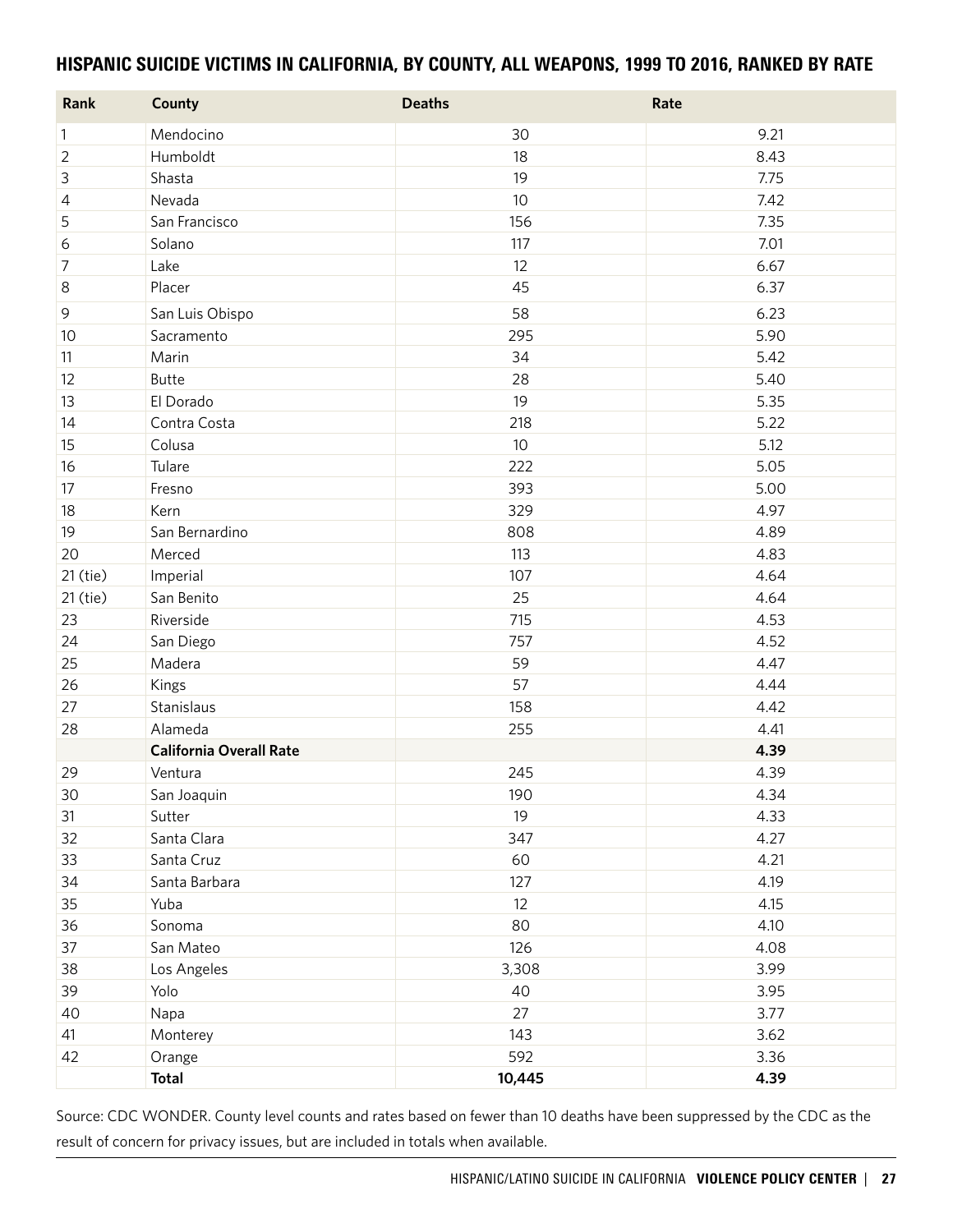#### HISPANIC FIREARM SUICIDE VICTIMS IN CALIFORNIA, BY COUNTY, 1999 TO 2016

| <b>County</b>   | <b>Deaths</b>   | Rate |
|-----------------|-----------------|------|
| Alameda         | 78              | 1.35 |
| <b>Butte</b>    | 10              | 1.93 |
| Contra Costa    | 89              | 2.13 |
| Fresno          | 107             | 1.36 |
| Imperial        | 32              | 1.39 |
| Kern            | 110             | 1.66 |
| Kings           | 10 <sup>°</sup> | 0.78 |
| Los Angeles     | 1,095           | 1.32 |
| Madera          | 19              | 1.44 |
| Mendocino       | 14              | 4.30 |
| Merced          | 30              | 1.28 |
| Monterey        | 45              | 1.14 |
| Orange          | 159             | 0.90 |
| Placer          | 16              | 2.27 |
| Riverside       | 241             | 1.53 |
| Sacramento      | 104             | 2.08 |
| San Bernardino  | 293             | 1.77 |
| San Diego       | 243             | 1.45 |
| San Francisco   | 33              | 1.56 |
| San Joaquin     | 65              | 1.48 |
| San Luis Obispo | 20              | 2.15 |
| San Mateo       | 39              | 1.26 |
| Santa Barbara   | 32              | 1.06 |
| Santa Clara     | 91              | 1.12 |
| Santa Cruz      | 16              | 1.12 |
| Solano          | 34              | 2.04 |
| Sonoma          | 31              | 1.59 |
| Stanislaus      | 55              | 1.54 |
| Tulare          | 81              | 1.84 |
| Ventura         | 93              | 1.67 |
| Yolo            | 17              | 1.68 |
| <b>Total</b>    | 3,402           | 1.43 |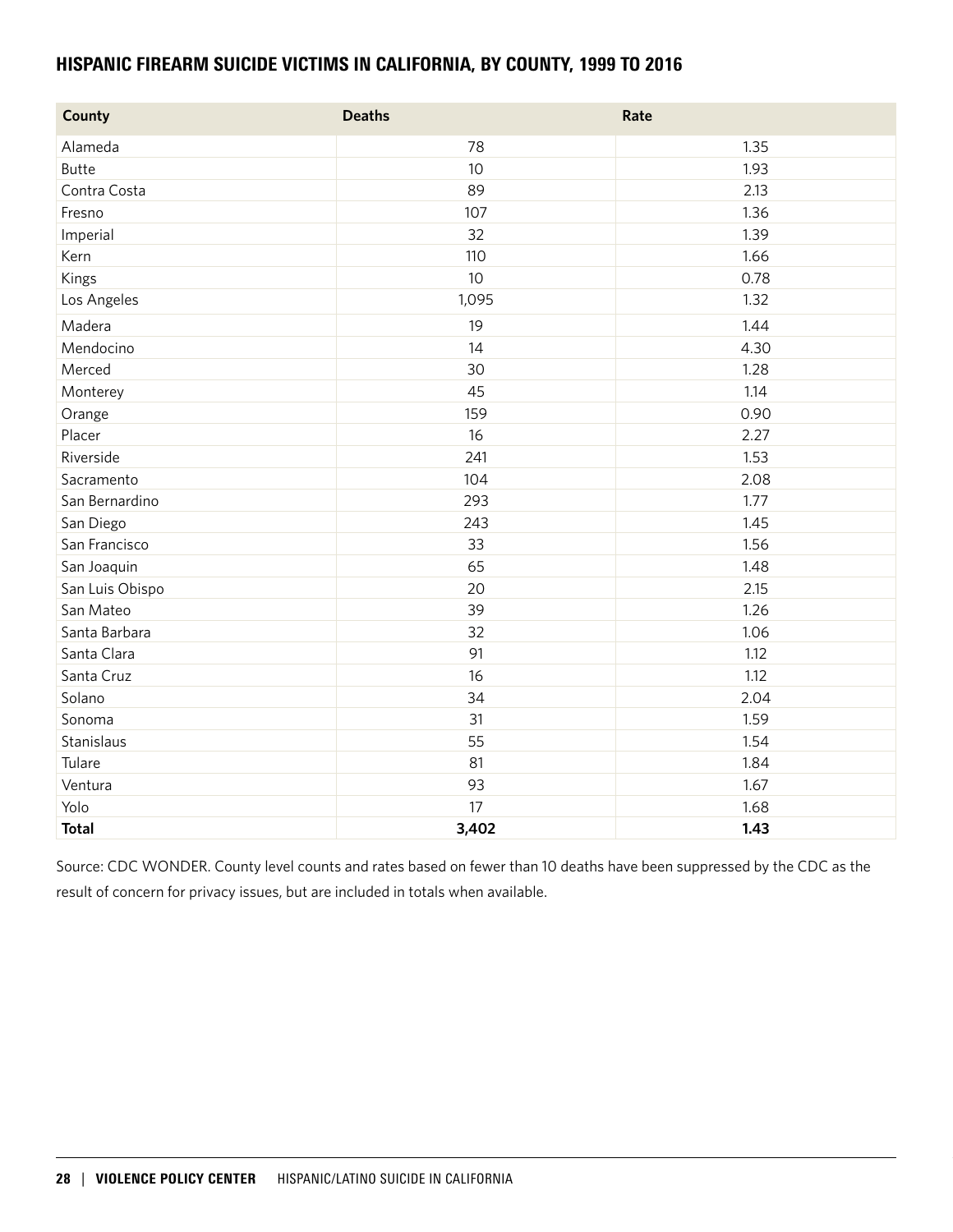#### HISPANIC FIREARM SUICIDE VICTIMS IN CALIFORNIA, BY COUNTY, 1999 TO 2016, RANKED BY RATE

| Rank           | <b>County</b>                  | <b>Deaths</b> | Rate |
|----------------|--------------------------------|---------------|------|
| $\mathbf{1}$   | Mendocino                      | 14            | 4.30 |
| $\overline{2}$ | Placer                         | 16            | 2.27 |
| 3              | San Luis Obispo                | 20            | 2.15 |
| 4              | Contra Costa                   | 89            | 2.13 |
| 5              | Sacramento                     | 104           | 2.08 |
| 6              | Solano                         | 34            | 2.04 |
| 7              | <b>Butte</b>                   | 10            | 1.93 |
| 8              | Tulare                         | 81            | 1.84 |
| 9              | San Bernardino                 | 293           | 1.77 |
| 10             | Yolo                           | 17            | 1.68 |
| 11             | Ventura                        | 93            | 1.67 |
| 12             | Kern                           | 110           | 1.66 |
| 13             | Sonoma                         | 31            | 1.59 |
| 14             | San Francisco                  | 33            | 1.56 |
| 15             | Stanislaus                     | 55            | 1.54 |
| 16             | Riverside                      | 241           | 1.53 |
| 17             | San Joaquin                    | 65            | 1.48 |
| 18             | San Diego                      | 243           | 1.45 |
| 19             | Madera                         | 19            | 1.44 |
|                | <b>California Overall Rate</b> |               | 1.43 |
| 20             | Imperial                       | 32            | 1.39 |
| 21             | Fresno                         | 107           | 1.36 |
| 22             | Alameda                        | 78            | 1.35 |
| 23             | Los Angeles                    | 1,095         | 1.32 |
| 24             | Merced                         | 30            | 1.28 |
| 25             | San Mateo                      | 39            | 1.26 |
| 26             | Monterey                       | 45            | 1.14 |
| 27 (tie)       | Santa Clara                    | 91            | 1.12 |
| 27 (tie)       | Santa Cruz                     | 16            | 1.12 |
| 29             | Santa Barbara                  | 32            | 1.06 |
| 30             | Orange                         | 159           | 0.90 |
| 31             | Kings                          | 10            | 0.78 |
|                | <b>Total</b>                   | 3,402         | 1.43 |